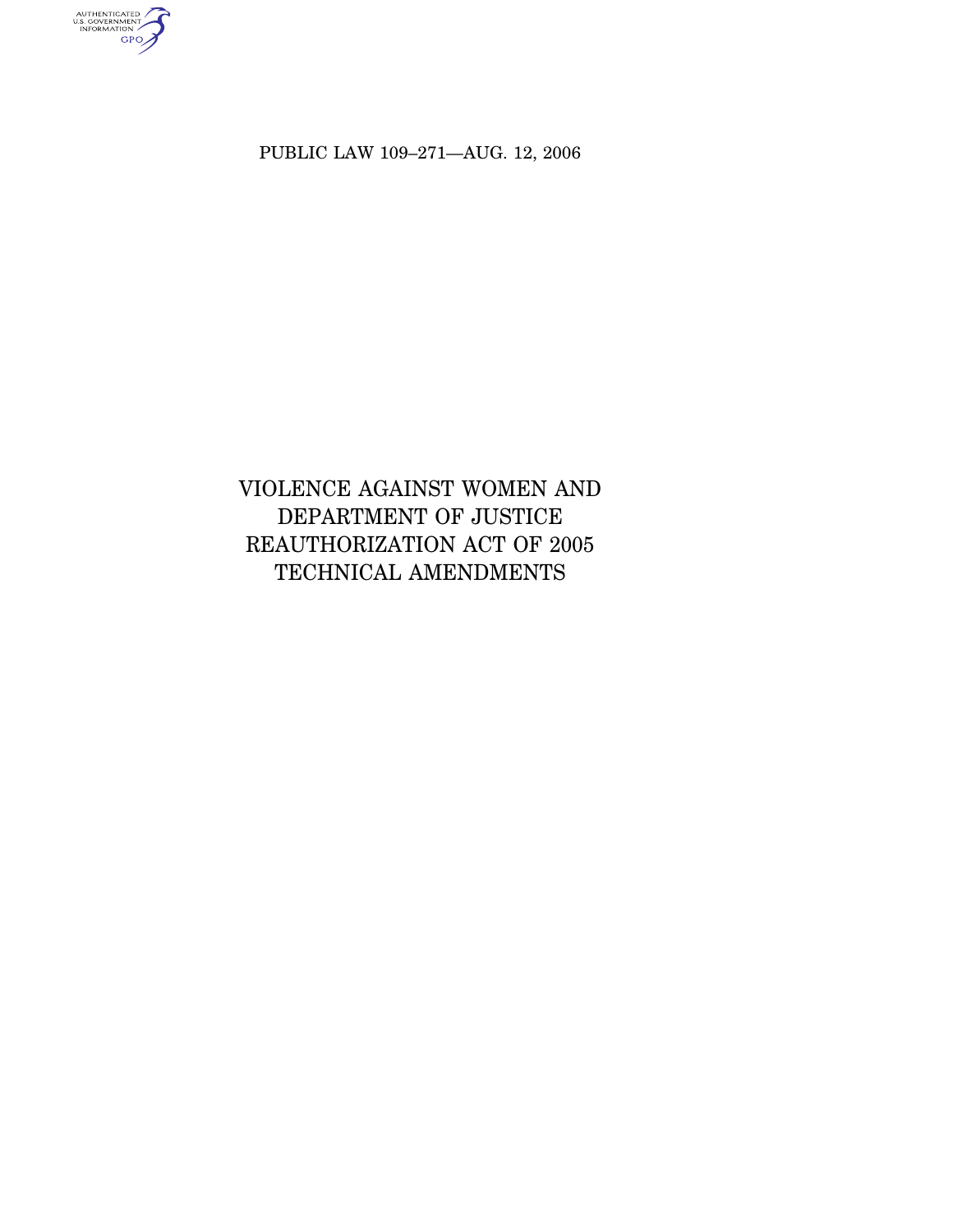## Public Law 109–271 109th Congress

## An Act

Aug. 12, 2006

[S. 3693]

To make technical corrections to the Violence Against Women and Department of Justice Reauthorization Act of 2005.

*Be it enacted by the Senate and House of Representatives of the United States of America in Congress assembled,*

42 USC 13701 note.

### **SECTION 1. UNIVERSAL GRANT CONDITIONS AND DEFINITIONS OF THE VIOLENCE AGAINST WOMEN ACT OF 2005.**

(a) SHORT TITLE.—Section 1 of the Violence Against Women and Department of Justice Reauthorization Act of 2005 is amended  $b$ v—

(1) inserting ''(a) IN GENERAL.—'' before ''This''; and

(2) adding at the end the following:

''(b) SEPARATE SHORT TITLES.—Section 3 and titles I through IX of this Act may be cited as the 'Violence Against Women Reauthorization Act of 2005'. Title XI of this Act may be cited as the 'Department of Justice Appropriations Authorization Act of 2005'.''.

(b) CLARIFY EFFECTIVE DATES.—The Violence Against Women Act and Department of Justice Reauthorization Act of 2005 (Public Law 109–162) is amended by adding after section 3 the following new section:

### **''SEC. 4. EFFECTIVE DATE OF SPECIFIC SECTIONS.**

''Notwithstanding any other provision of this Act or any other law, sections 101, 102 (except the amendment to section 2101(d) of the Omnibus Crime Control and Safe Streets Act of 1968 included in that section), 103, 121, 203, 204, 205, 304, 306, 602, 906, and 907 of this Act shall not take effect until the beginning of fiscal vear 2007."

(c) ENSURE COMPREHENSIVE DEFINITIONAL SECTION.—

(1) CRIMES ON CAMPUSES.—Section 304 of the Violence Against Women and Department of Justice Reauthorization Act of 2005 (Public Law 109–162) is amended by adding at the end the following:

"(g) DEFINITIONS AND GRANT CONDITIONS.—In this section the definitions and grant conditions in section 40002 of the Violence Against Women Act of 1994 shall apply.''.

(2) OUTREACH TO UNDERSERVED POPULATIONS.—Section 120 of the Violence Against Women and Department of Justice Reauthorization Act of 2005 (Public Law 109–162) is amended by adding at the end the following:

''(i) DEFINITIONS AND GRANT CONDITIONS.—In this section the definitions and grant conditions in section 40002 of the Violence Against Women Act of 1994 shall apply.''.

42 USC 3793 note.

42 USC 14045b.

Applicability.

42 USC 14045.

Applicability.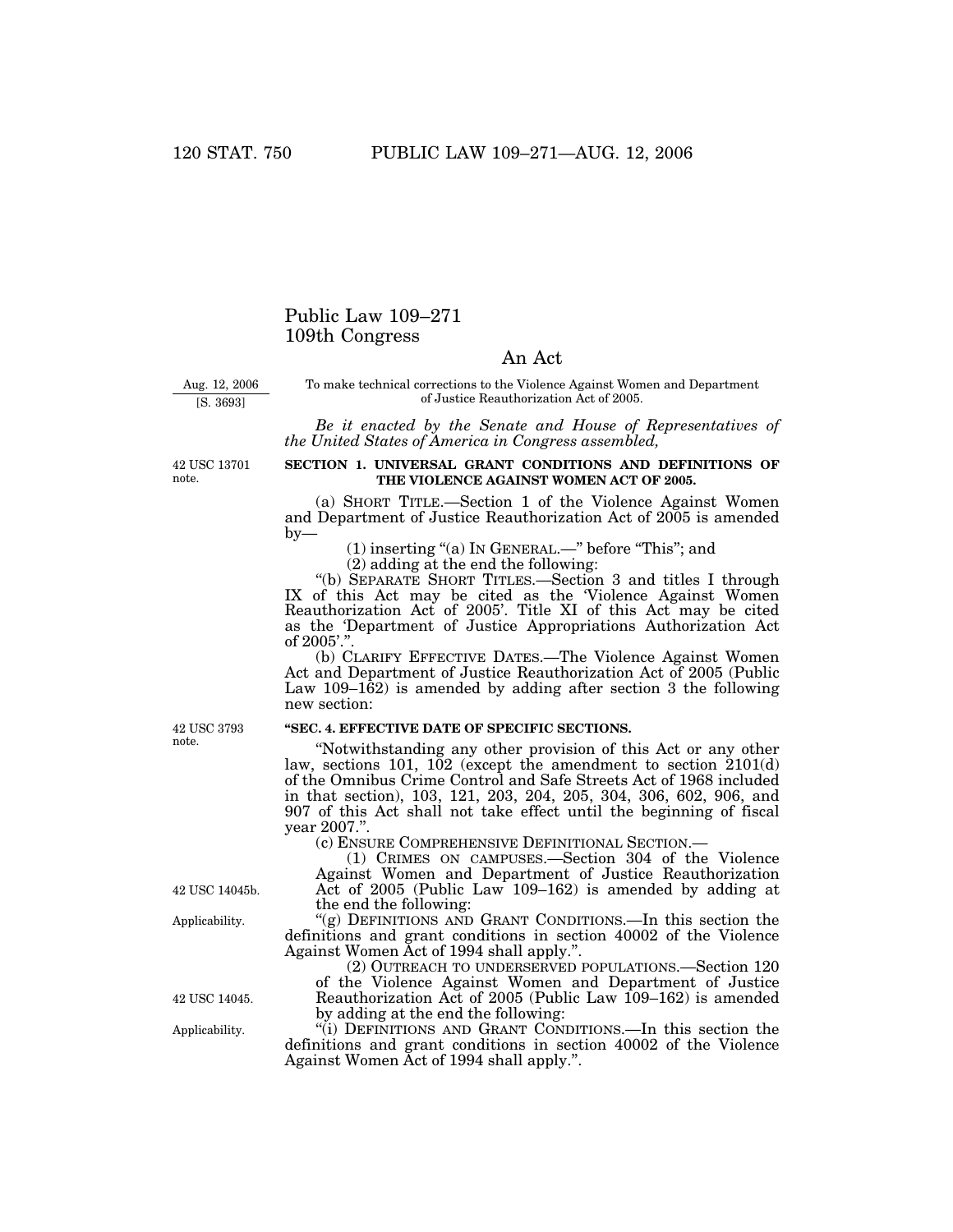(3) CULTURAL SERVICES.—Section 121 of the Violence Against Women and Department of Justice Reauthorization Act of 2005 (Public Law 109–162) is amended by adding at the end the following: 42 USC 14045a.

''(h) DEFINITIONS AND GRANT CONDITIONS.—In this section the definitions and grant conditions in section 40002 of the Violence Against Women Act of 1994 shall apply.''.

(d) CORRECT DEFINITION OF SEXUAL ASSAULT.—Section 40002(a)(23) of the Violence Against Women Act of 1994, as added by section 3 of the Violence Against Women and Department of Justice Reauthorization Act of 2005 (Public Law 109–162), is amended by striking ''prescribed'' and inserting ''proscribed''. 42 USC 13925.

(e) TRIBAL DEFINITIONS.—Section 40002(a) of the Violence Against Women Act of 1994, as added by section 3 of the Violence Against Women and Department of Justice Reauthorization Act of 2005 (Public Law 109–162), is amended—

(1) in paragraph (1), by striking ''Alaskan'' and inserting "Alaska Native";

(2) by redesignating paragraphs (31) through (36) as paragraphs (32) through (37), respectively; and

(3) by adding after paragraph (30) the following:

"(31) TRIBAL NONPROFIT ORGANIZATION.—The term 'tribal nonprofit organization' means—

 $f(A)$  a victim services provider that has as its primary purpose to assist Native victims of domestic violence, dating violence, sexual assault, or stalking; and

''(B) staff and leadership of the organization must include persons with a demonstrated history of assisting American Indian or Alaska Native victims of domestic violence, dating violence, sexual assault, or stalking.''.

(f) CLARIFY MATCHING PROVISION IN THE UNIVERSAL GRANT CONDITION.—Section 40002(b) of the Violence Against Women Act of 1994, as added by section 3 of the Violence Against Women and Department of Justice Reauthorization Act of 2005 (Public Law 109–162), is amended by striking paragraph (1) and inserting 42 USC 13925. the following:

"(1) MATCH.—No matching funds shall be required for any grant or subgrant made under this Act for—

"(A) any tribe, territory, or victim service provider; or

''(B) any other entity, including a State, that—

"(i) petitions for a waiver of any match condition imposed by the Attorney General or the Secretaries of Health and Human Services or Housing and Urban Development; and

"(ii) whose petition for waiver is determined by the Attorney General or the Secretaries of Health and Human Services or Housing and Urban Development to have adequately demonstrated the financial need of the petitioning entity.''.

### **SEC. 2. TITLE I—LAW ENFORCEMENT TOOLS.**

(a) DUPLICATE PROVISION.—Title I of the Violence Against Women Act of 2005 (Public Law 109–162) is amended by striking section 108. 42 USC 13941.

42 USC 13925.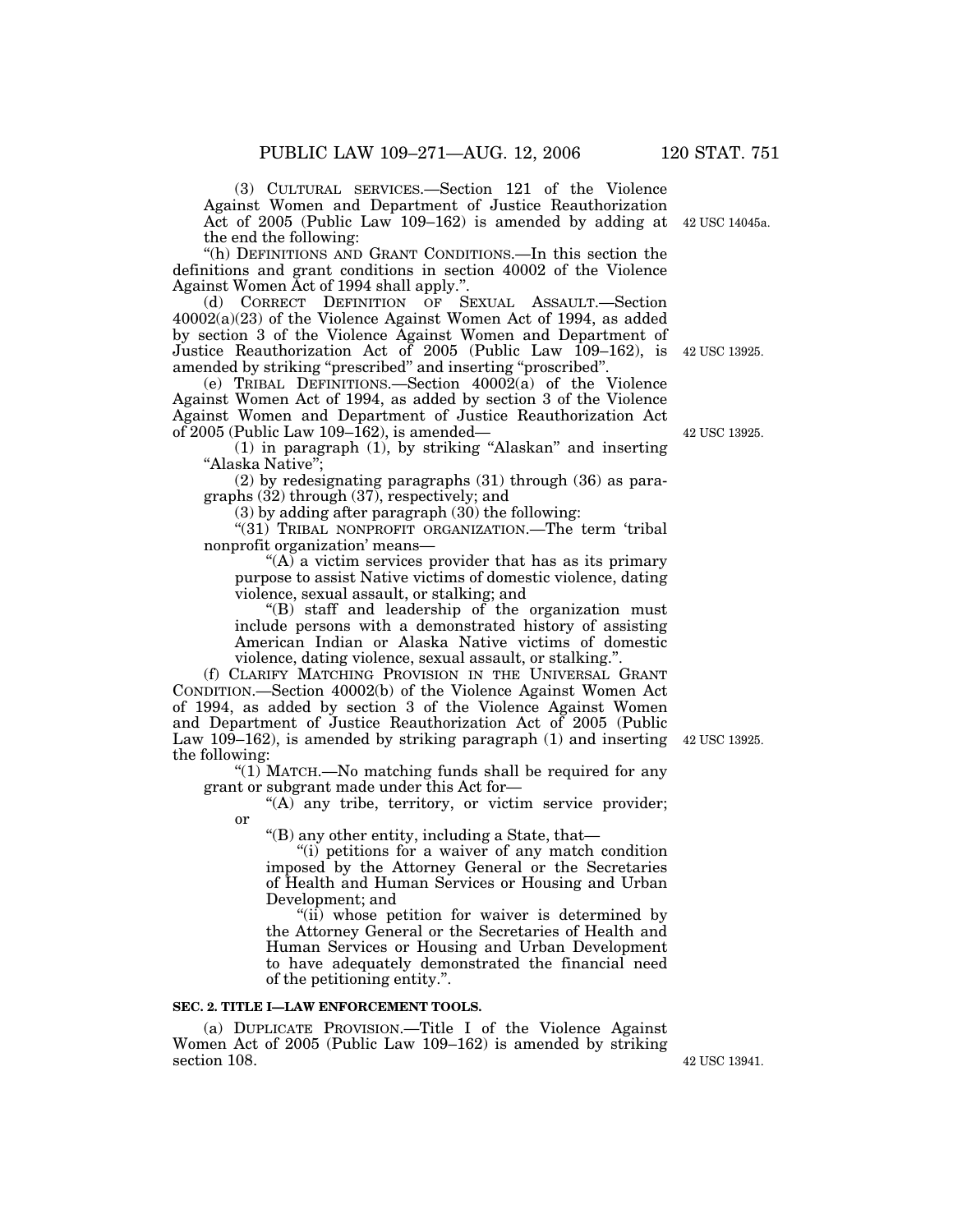42 USC 13941.

(b) AUTHORIZATION PERIOD.—Section 1167 of the Violence Against Women Act of 2005 is amended by striking ''2006 through 2010'' and inserting ''2007 through 2011''.

(c) DEFINITION OF SPOUSE OF INTIMATE PARTNER.—Section 2266(7)(A) of title 18, United States Code, is amended by striking clause (ii) and inserting the following:

''(ii) section 2261A—

''(I) a spouse or former spouse of the target of the stalking, a person who shares a child in common with the target of the stalking, and a person who cohabits or has cohabited as a spouse with the target of the stalking; or

''(II) a person who is or has been in a social relationship of a romantic or intimate nature with the target of the stalking, as determined by the length of the relationship, the type of the relationship, and the frequency of interaction between the persons involved in the relationship.''.

(d) STRIKE REPEATED SECTIONS.—The Violence Against Women and Department of Justice Reauthorization Act of 2005 is amended by striking sections 1134 and 1135.<br>
(e) CONDITIONS ON TECHNICAL

(e) CONDITIONS ON TECHNICAL ASSISTANCE.—Section 40002(b)(11) of the Violence Against Women Act of 1994 is amended by inserting before "If there" the following: "Of the total amounts appropriated under this title, not less than 3 percent and up to 8 percent, unless otherwise noted, shall be available for providing training and technical assistance relating to the purposes of this title to improve the capacity of the grantees, subgrantees, and other entities.''.

(f) REMOVE THE TECHNICAL ASSISTANCE PROVISION IN STOP AND GRANTS TO ENCOURAGE ARREST.—The Omnibus Crime Control and Safe Streets Act of 1968 is amended—

(1) in section 2007, by striking subsection (i), as added by section 101 of the Violence Against Women and Department of Justice Reauthorization Act of 2005; and

(2) by striking section 2106, as added by section 102 of the Violence Against Women and Department of Justice Reauthorization Act of 2005.

(g) CORRECT STOP GRANT ALLOCATION.—Section 2007 (b)(2) of the Omnibus Crime Control and Safe Streets Act of 1968 (42 U.S.C. 3796gg–1), as amended by section 101 of the Violence Against Women and Department of Justice Reauthorization Act of 2005, is amended by striking "and the coalitions for combined Territories of the United States'' and inserting ''the coalition for Guam, the coalition for American Samoa, the coalition for the United States Virgin Islands, and the coalition for the Commonwealth of the Northern Mariana Islands.''.

(h) UNDERSERVED POPULATIONS REPORT.—Section 120(g) of the Violence Against Women and Department of Justice Reauthorization Act of 2005 is amended by striking ", every 18 months,".

(i) CORRECT DEFINITION OF DATING PARTNER.—Section 2266(10) of title 18, United States Code, as amended by section 116 of the Violence Against Women and Department of Justice Reauthorization Act of 2005, is further amended by striking "and the existence of such a relationship" and inserting ". The existence of such a relationship is''.

20 USC 1152; 42 USC 3796gg–1, 3796gg–3, 10420, 13975, 14039. 42 USC 13925.

42 USC 3796gg–1.

42 USC 3796hh–5.

42 USC 14045.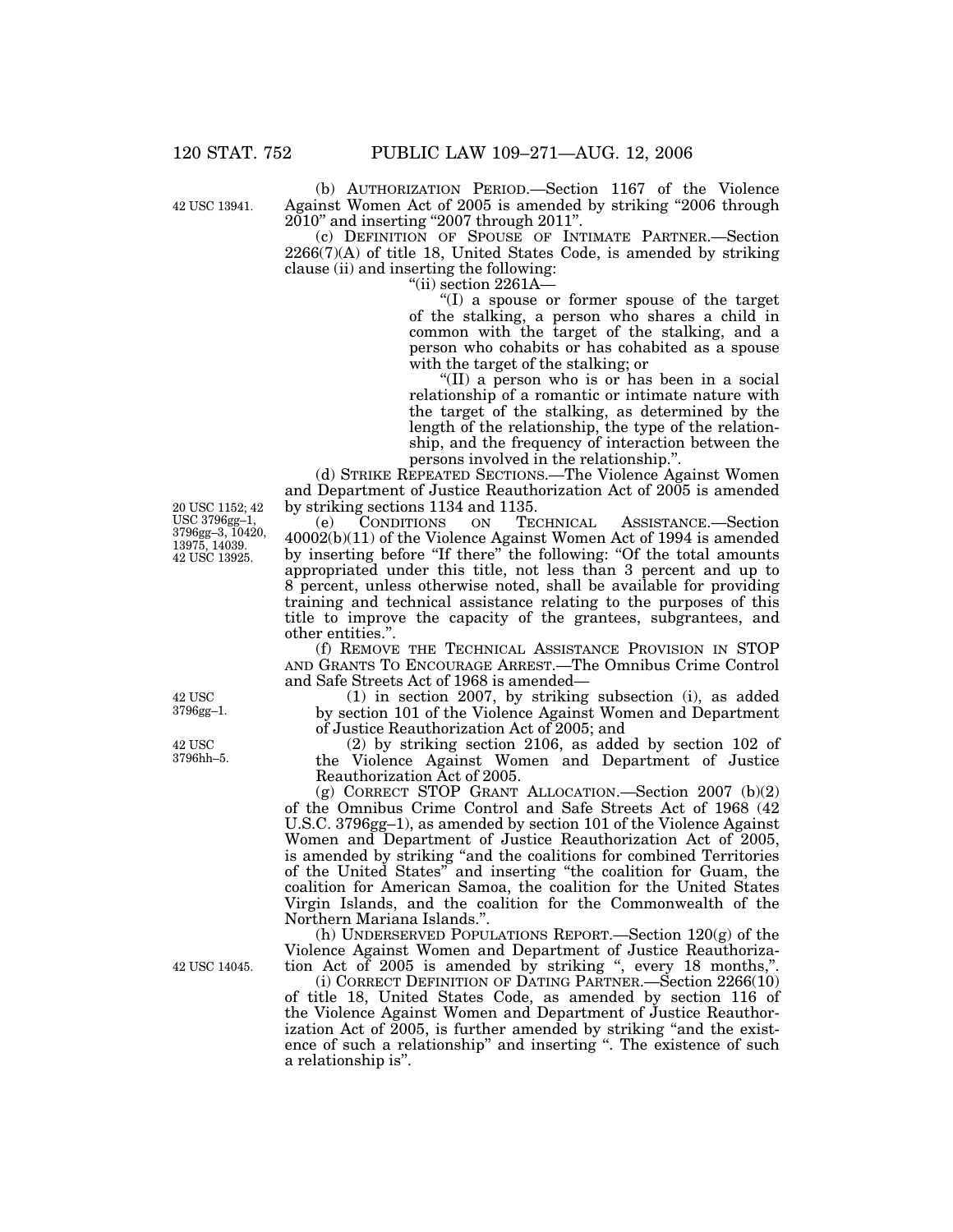(j) ALTER COMPLIANCE TIME FOR FORENSIC EXAM CERTIFI-CATION.—Section 2010(d) of the Omnibus Crime Control and Safe Streets Act of 1968 (42 U.S.C. 3796gg–4(d)) as added by section 101 of the Violence Against Women and Department of Justice Reauthorization Act of 2005, is amended by—

(1) striking "Nothing" and inserting "(1) IN GENERAL.-''; and

(2) inserting at the end the following:

''(2) COMPLIANCE PERIOD.—States, territories, and Indian Deadline. tribal governments shall have 3 years from the date of enactment of the Violence Against Women and Department of Justice Reauthorization Act of  $2005$  to come into compliance with this subsection.''.

(k) CORRECT UNDERSERVED POPULATIONS GRANT PROGRAM.— Section 121 of the Violence Against Women and Department of Justice Reauthorization Act of 2005 (Public Law 109–162) is 42 USC 14045a. amended—

 $(1)$  in subsection  $(a)(1)$ , by inserting at the end the following: "The requirements of the grant programs identified in paragraph (2) shall not apply to this new grant program.''; and

 $(2)$  in subsection  $(b)(2)$  by striking the period and inserting '', including—

 $(A)$  working with State and local governments and social service agencies to develop and enhance effective strategies to provide culturally and linguistically specific services to victims of domestic violence, dating violence, sexual assault, and stalking;

''(B) increasing communities' capacity to provide culturally and linguistically specific resources and support for victims of domestic violence, dating violence, sexual assault, and stalking crimes and their families;

''(C) strengthening criminal justice interventions, by providing training for law enforcement, prosecution, courts, probation, and correctional facilities on culturally and linguistically specific responses to domestic violence, dating violence, sexual assault, and stalking;

''(D) enhancing traditional services to victims of domestic violence, dating violence, sexual assault, and stalking through the leadership of culturally and linguistically specific programs offering services to victims of domestic violence, dating violence, sexual assault, and stalking;

 $\sqrt{\text{E}}$  working in cooperation with the community to develop education and prevention strategies highlighting culturally and linguistically specific issues and resources regarding victims of domestic violence, dating violence, sexual assault, and stalking;

''(F) providing culturally and linguistically specific programs for children exposed to domestic violence, dating violence, sexual assault, and stalking;

''(G) providing culturally and linguistically specific resources and services that address the safety, economic, housing, and workplace needs of victims of domestic violence, dating violence, sexual assault, or stalking, including emergency assistance; or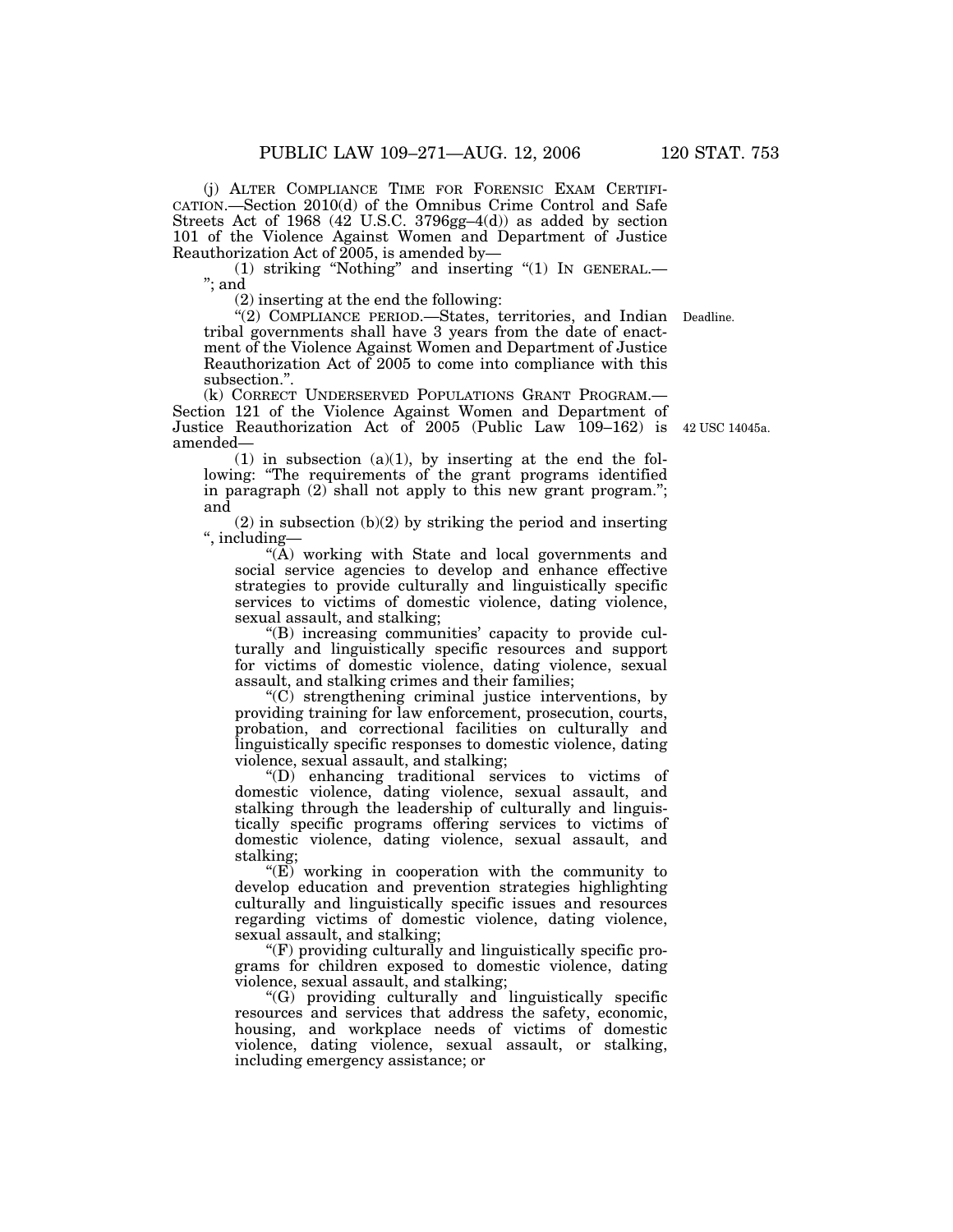''(H) examining the dynamics of culture and its impact on victimization and healing.''.

(l) FIX ALLOCATION ISSUE IN STOP GRANTS.—Subparagraphs (A) and (B) of section  $2007(c)(3)$  of title I of the Omnibus Crime Control and Safe Streets Act of 1968 (42 U.S.C. 3796gg–1(c)(3) (A) and (B)) are amended to read as follows:

"(A) not less than 25 percent shall be allocated for law enforcement and not less than 25 percent shall be allocated for prosecutors;

''(B) not less than 30 percent shall be allocated for victims services of which at least 10 percent shall be distributed to culturally specific community-based organizations; and''.

(m) CORRECT GAO STUDY.—Section 119(a) of the Violence Against Women and Department of Justice Reauthorization Act of 2005 (Public Law 109–162) is amended by striking ''of domestic violence.'' and inserting ''of these respective crimes.''.

(n) PROTECTION ORDER CORRECTION.—Section 106(c) of the Violence Against Women and Department of Justice Reauthorization Act of 2005 (Public Law 109–162) is amended by striking ''the registration or filing of a protection order'' and inserting ''the registration, filing of a petition for, or issuance of a protection order, restraining order or injunction''.

### **SEC. 3. TITLE II—IMPROVED SERVICES.**

(a) SEXUAL ASSAULT SERVICES INTO VAWA.—Section 202 of the Violence Against Women and Department of Justice Reauthorization Act of  $2005$  (Public Law  $109-162$ ) is repealed.

(b) SEXUAL ASSAULT SERVICES PROGRAM.—The Violence Against Women Act of 1994 (Public Law 103–322) is amended by adding at the end the following:

# **''Subtitle P—Sexual Assault Services**

42 USC 14043g.

### **''SEC. 41601. SEXUAL ASSAULT SERVICES PROGRAM.**

''(a) PURPOSES.—The purposes of this section are—

"(1) to assist States, Indian tribes, and territories in providing intervention, advocacy, accompaniment, support services, and related assistance for—

''(A) adult, youth, and child victims of sexual assault;

"(B) family and household members of such victims; and

''(C) those collaterally affected by the victimization, except for the perpetrator of such victimization; and

" $(2)$  to provide for technical assistance and training relating to sexual assault to—

''(A) Federal, State, tribal, territorial and local governments, law enforcement agencies, and courts;

''(B) professionals working in legal, social service, and health care settings;

''(C) nonprofit organizations;

''(D) faith-based organizations; and

"(E) other individuals and organizations seeking such assistance.

''(b) GRANTS TO STATES AND TERRITORIES.—

119 Stat. 2989.

18 USC 2265.

42 USC 3796gg–9.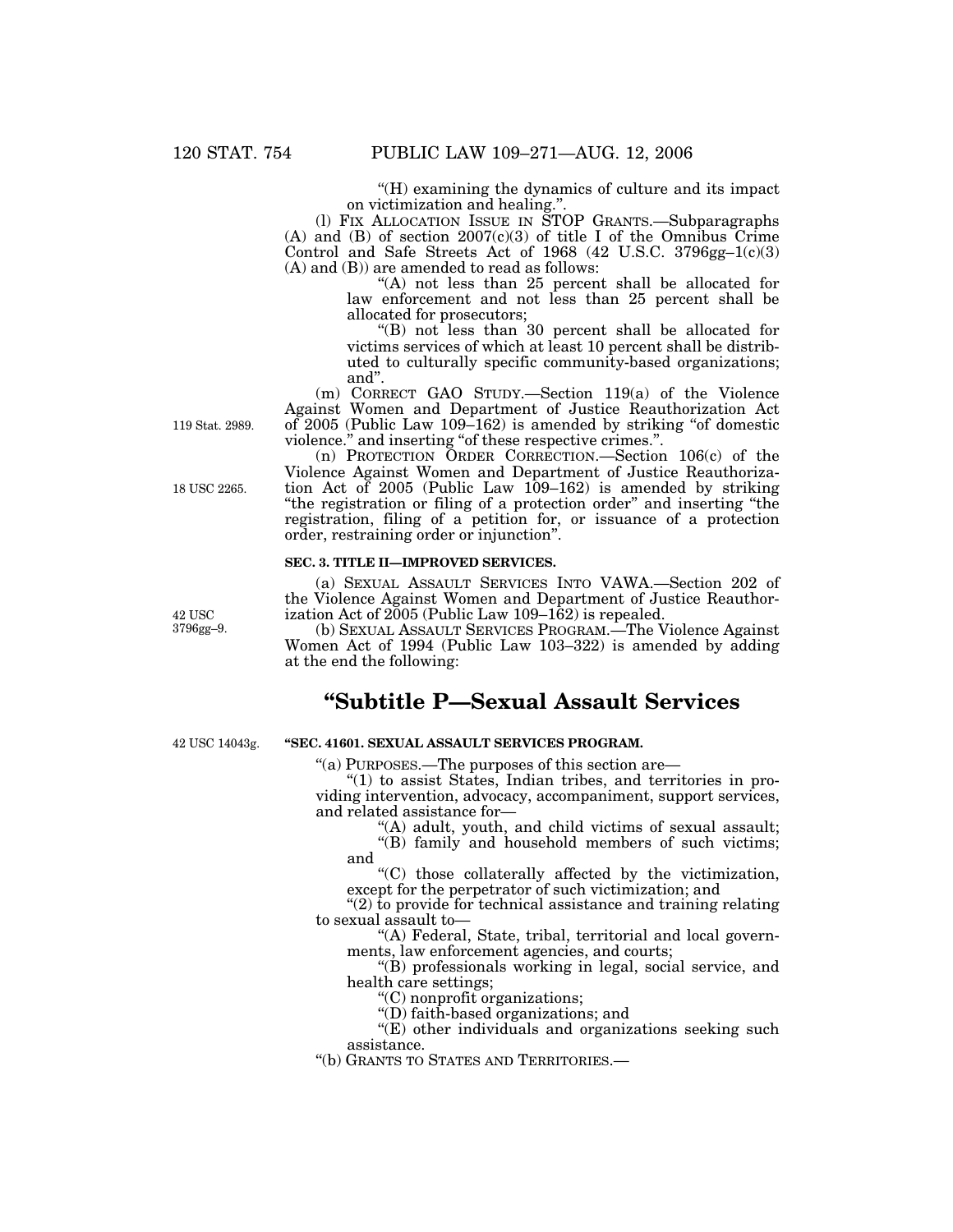"(1) GRANTS AUTHORIZED.—The Attorney General shall award grants to States and territories to support the establishment, maintenance, and expansion of rape crisis centers and other programs and projects to assist those victimized by sexual assault.<br>"(2) ALLOCATION AND USE OF FUNDS.-

"(A) ADMINISTRATIVE COSTS.—Not more than 5 percent of the grant funds received by a State or territory governmental agency under this subsection for any fiscal year may be used for administrative costs.

''(B) GRANT FUNDS.—Any funds received by a State or territory under this subsection that are not used for administrative costs shall be used to provide grants to rape crisis centers and other nonprofit, nongovernmental organizations for programs and activities within such State or territory that provide direct intervention and related assistance.

''(C) INTERVENTION AND RELATED ASSISTANCE.—Intervention and related assistance under subparagraph (B) may include—

''(i) 24-hour hotline services providing crisis intervention services and referral;

''(ii) accompaniment and advocacy through medical, criminal justice, and social support systems, including medical facilities, police, and court proceedings;

''(iii) crisis intervention, short-term individual and group support services, and comprehensive service coordination and supervision to assist sexual assault victims and family or household members;

"(iv) information and referral to assist the sexual assault victim and family or household members;

''(v) community-based, linguistically and culturally specific services and support mechanisms, including outreach activities for underserved communities; and

"(vi) the development and distribution of materials on issues related to the services described in clauses (i) through (v).

''(3) APPLICATION.—

''(A) IN GENERAL.—Each eligible entity desiring a grant under this subsection shall submit an application to the Attorney General at such time and in such manner as the Attorney General may reasonably require.

''(B) CONTENTS.—Each application submitted under subparagraph (A) shall—

 $f''(i)$  set forth procedures designed to ensure meaningful involvement of the State or territorial sexual assault coalition and representatives from underserved communities in the development of the application and the implementation of the plans;

''(ii) set forth procedures designed to ensure an equitable distribution of grants and grant funds within the State or territory and between urban and rural areas within such State or territory;

''(iii) identify the State or territorial agency that is responsible for the administration of programs and activities; and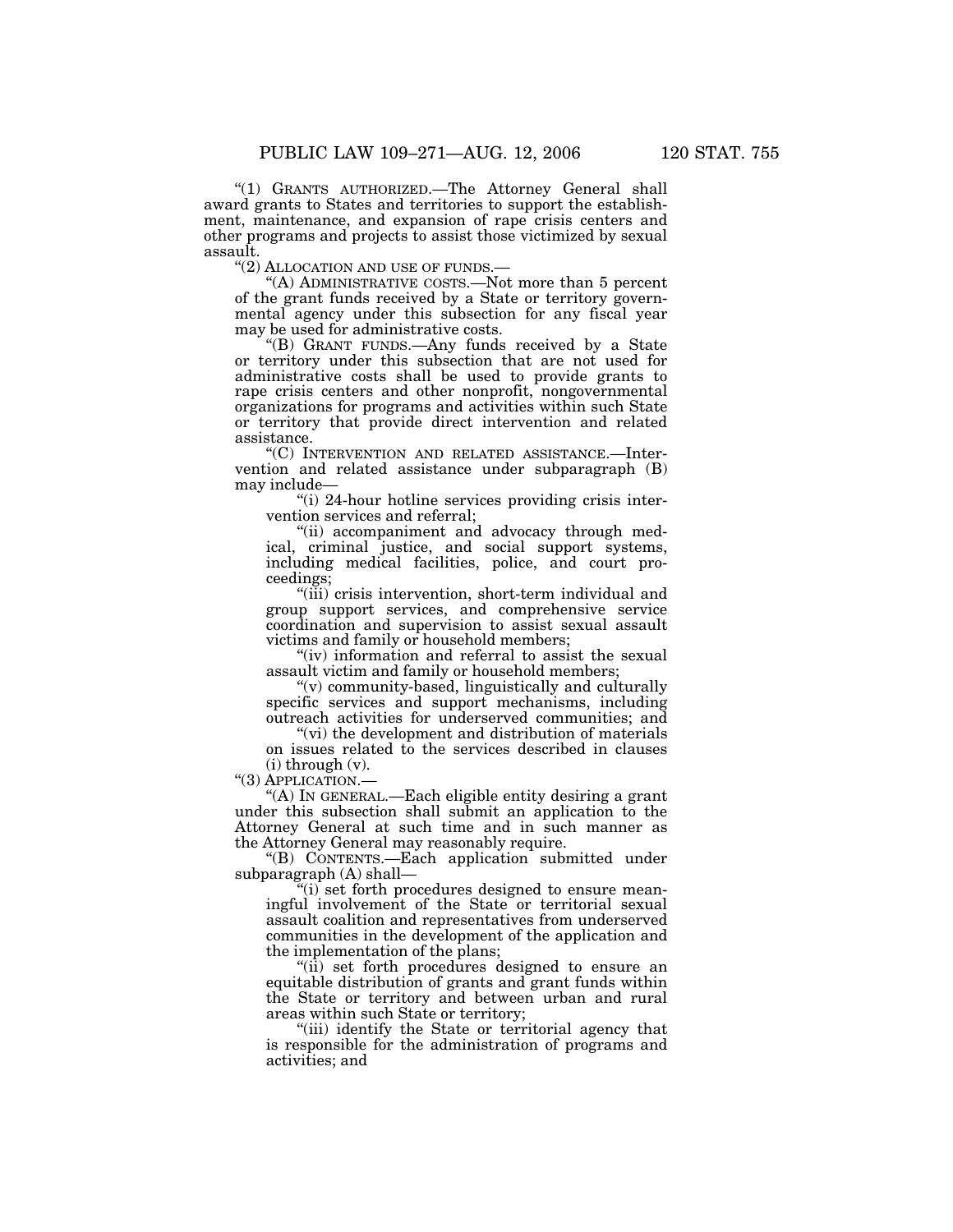"(iv) meet other such requirements as the Attorney" General reasonably determines are necessary to carry out the purposes and provisions of this section.

"(4) MINIMUM AMOUNT.—The Attorney General shall allocate to each State not less than 1.50 percent of the total amount appropriated in a fiscal year for grants under this section, except that the United States Virgin Islands, American Samoa, Guam, the District of Columbia, Puerto Rico, and the Commonwealth of the Northern Mariana Islands shall each be allocated 0.125 percent of the total appropriations. The remaining funds shall be allotted to each State and each territory in an amount that bears the same ratio to such remaining funds as the population of such State and such territory bears to the population of all the States and the territories. The District of Columbia shall be treated as a territory for purposes of calculating its allocation under the preceding formula.

''(c) GRANTS FOR CULTURALLY SPECIFIC PROGRAMS ADDRESSING SEXUAL ASSAULT.—

"(1) GRANTS AUTHORIZED. The Attorney General shall award grants to eligible entities to support the establishment, maintenance, and expansion of culturally specific intervention and related assistance for victims of sexual assault.

''(2) ELIGIBLE ENTITIES.—To be eligible to receive a grant under this section, an entity shall—

 $(A)$  be a private nonprofit organization that focuses primarily on culturally specific communities;

''(B) must have documented organizational experience in the area of sexual assault intervention or have entered into a partnership with an organization having such expertise;

''(C) have expertise in the development of communitybased, linguistically and culturally specific outreach and intervention services relevant for the specific communities to whom assistance would be provided or have the capacity to link to existing services in the community tailored to the needs of culturally specific populations; and

''(D) have an advisory board or steering committee and staffing which is reflective of the targeted culturally specific community.

''(3) AWARD BASIS.—The Attorney General shall award grants under this section on a competitive basis.

''(4) DISTRIBUTION.—

"(A) The Attorney General shall not use more than 2.5 percent of funds appropriated under this subsection in any year for administration, monitoring, and evaluation of grants made available under this subsection.

''(B) Up to 5 percent of funds appropriated under this subsection in any year shall be available for technical assistance by a national, nonprofit, nongovernmental organization or organizations whose primary focus and expertise is in addressing sexual assault within underserved culturally specific populations.

''(5) TERM.—The Attorney General shall make grants under this section for a period of no less than 2 fiscal years.

''(6) REPORTING.—Each entity receiving a grant under this subsection shall submit a report to the Attorney General that describes the activities carried out with such grant funds.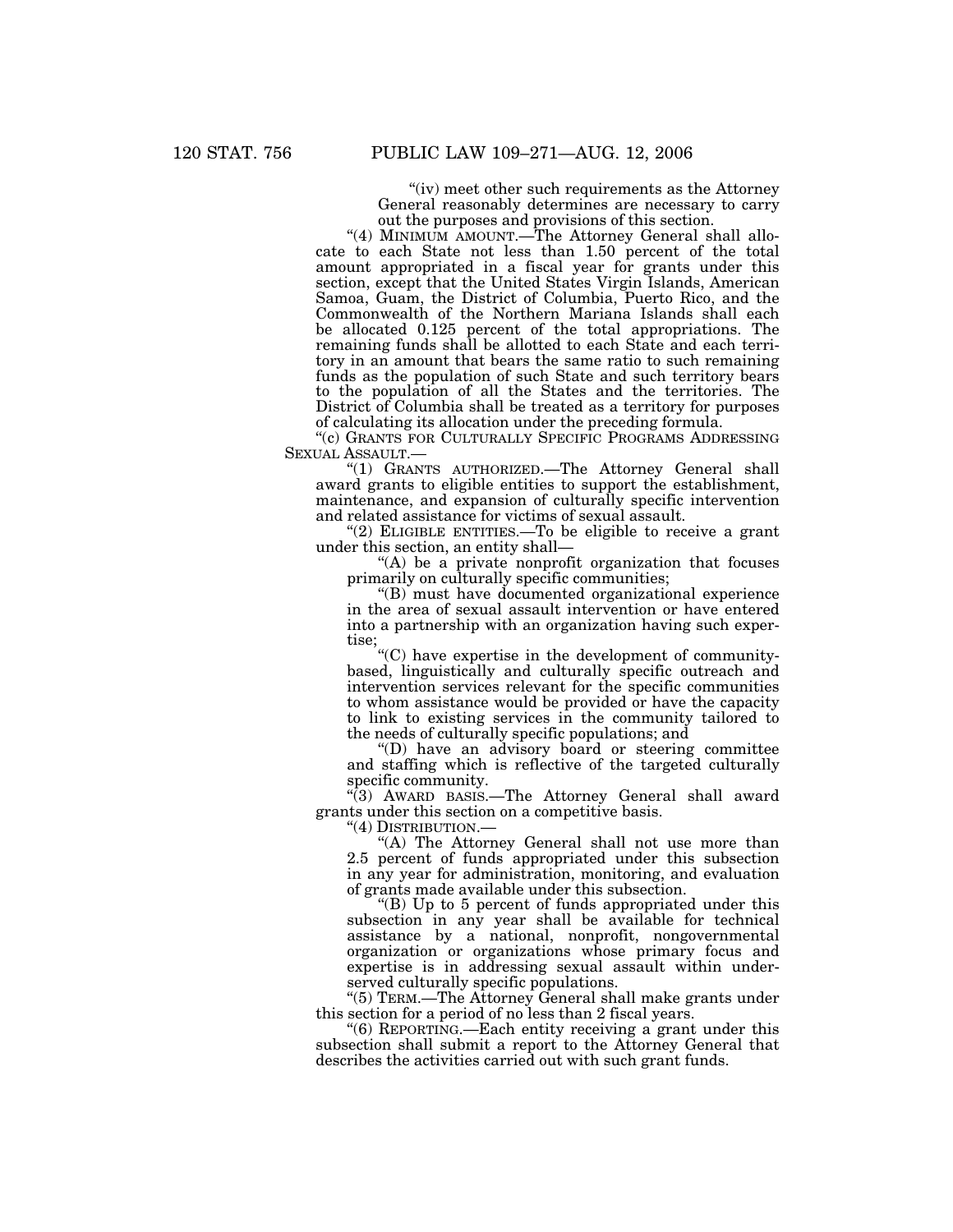"(d) GRANTS TO STATE, TERRITORIAL, AND TRIBAL SEXUAL ASSAULT COALITIONS.—

"(1) GRANTS AUTHORIZED.

''(A) IN GENERAL.—The Attorney General shall award grants to State, territorial, and tribal sexual assault coalitions to assist in supporting the establishment, maintenance, and expansion of such coalitions.

''(B) MINIMUM AMOUNT.—Not less than 10 percent of the total amount appropriated to carry out this section shall be used for grants under subparagraph (A).

''(C) ELIGIBLE APPLICANTS.—Each of the State, territorial, and tribal sexual assault coalitions.

"(2) USE OF FUNDS.—Grant funds received under this subsection may be used to—

" $(\tilde{A})$  work with local sexual assault programs and other providers of direct services to encourage appropriate responses to sexual assault within the State, territory, or tribe;

''(B) work with judicial and law enforcement agencies to encourage appropriate responses to sexual assault cases;

 $C$  work with courts, child protective services agencies, and children's advocates to develop appropriate responses to child custody and visitation issues when sexual assault has been determined to be a factor;

''(D) design and conduct public education campaigns;

"(E) plan and monitor the distribution of grants and grant funds to their State, territory, or tribe; or

''(F) collaborate with and inform Federal, State, or local public officials and agencies to develop and implement policies to reduce or eliminate sexual assault.

''(3) ALLOCATION AND USE OF FUNDS.—From amounts appropriated for grants under this subsection for each fiscal year—

" $(A)$  not less than 10 percent of the funds shall be available for grants to tribal sexual assault coalitions; and

''(B) the remaining funds shall be available for grants to State and territorial coalitions, and the Attorney General shall allocate an amount equal to  $\frac{1}{56}$  of the amounts so appropriated to each of those State and territorial coalitions.

''(4) APPLICATION.—Each eligible entity desiring a grant under this subsection shall submit an application to the Attorney General at such time, in such manner, and containing such information as the Attorney General determines to be essential to carry out the purposes of this section.

''(5) FIRST-TIME APPLICANTS.—No entity shall be prohibited from submitting an application under this subsection during any fiscal year for which funds are available under this subsection because such entity has not previously applied or received funding under this subsection.

''(e) GRANTS TO TRIBES.—

''(1) GRANTS AUTHORIZED.—The Attorney General may award grants to Indian tribes, tribal organizations, and nonprofit tribal organizations for the operation of sexual assault programs or projects in Indian tribal lands and Alaska Native villages to support the establishment, maintenance, and expansion of programs and projects to assist those victimized by sexual assault.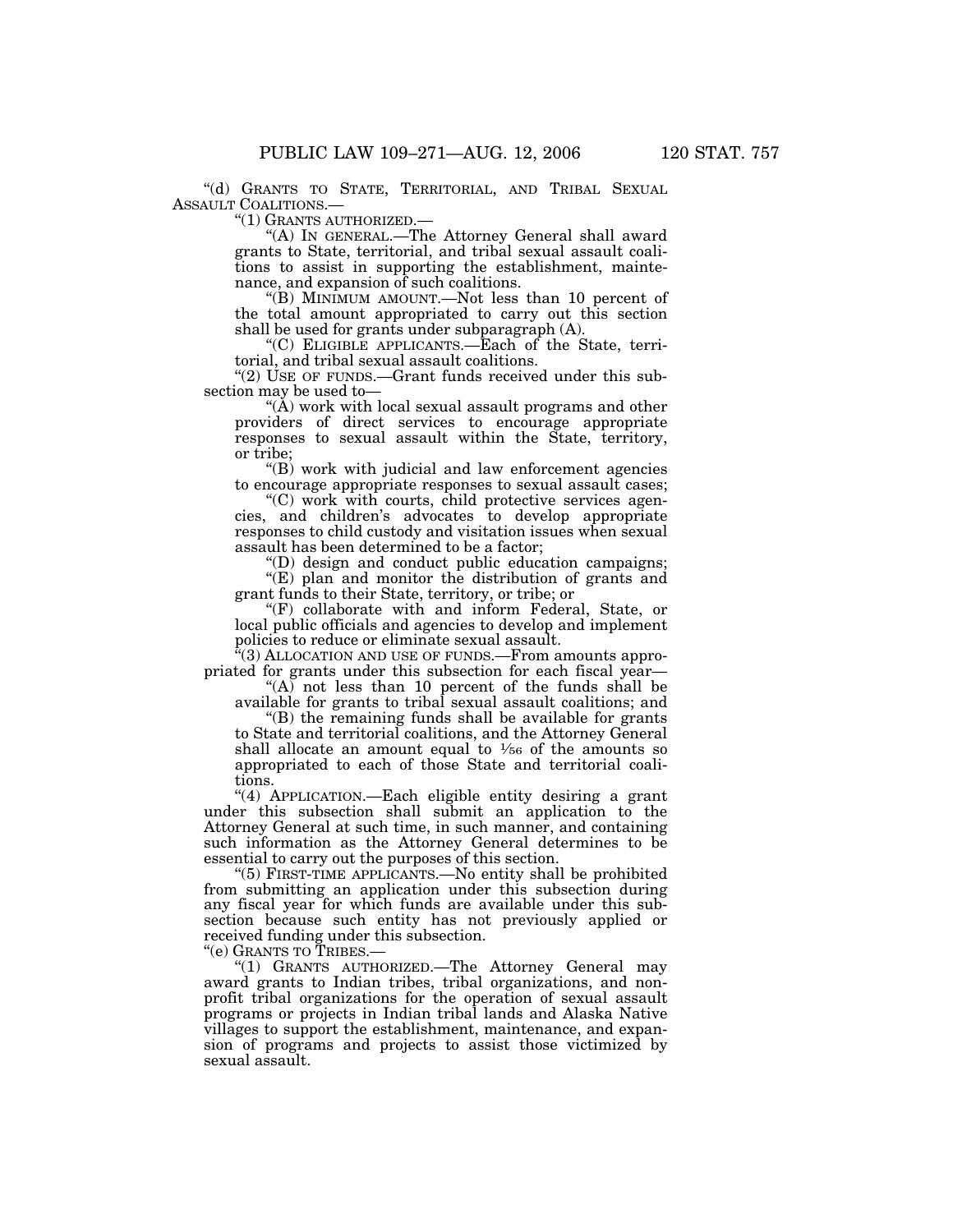"(2) ALLOCATION AND USE OF FUNDS.—

''(A) ADMINISTRATIVE COSTS.—Not more than 5 percent of the grant funds received by an Indian tribe, tribal organization, and nonprofit tribal organization under this subsection for any fiscal year may be used for administrative costs.

''(B) GRANT FUNDS.—Any funds received under this subsection that are not used for administrative costs shall be used to provide grants to tribal organizations and nonprofit tribal organizations for programs and activities within Indian country and Alaskan native villages that provide direct intervention and related assistance.

''(f) AUTHORIZATION OF APPROPRIATIONS.—

''(1) IN GENERAL.—There are authorized to be appropriated \$50,000,000 to remain available until expended for each of the fiscal years 2007 through 2011 to carry out the provisions of this section.

''(2) ALLOCATIONS.—Of the total amounts appropriated for each fiscal year to carry out this section—

" $(\tilde{A})$  not more than 2.5 percent shall be used by the Attorney General for evaluation, monitoring, and other administrative costs under this section;

''(B) not more than 2.5 percent shall be used for the provision of technical assistance to grantees and subgrantees under this section;

 $(C)$  not less than 65 percent shall be used for grants to States and territories under subsection (b);

''(D) not less than 10 percent shall be used for making grants to State, territorial, and tribal sexual assault coalitions under subsection (d);

''(E) not less than 10 percent shall be used for grants to tribes under subsection (e); and

 $f(F)$  not less than 10 percent shall be used for grants for culturally specific programs addressing sexual assault under subsection (c).".

### **SEC. 4. TITLE III—YOUNG VICTIMS.**

(a) CORRECT CITATION IN SECTION 41204.—Section 41204(f)(2) of the Violence Against Women Act of 1994 (42 U.S.C. 14043c– 3) is amended by striking " $(b)(4)(D)$ " and inserting " $(b)(4)$ ".

(b) CORRECT CAMPUS GRANT PROGRAM'S PURPOSE AREAS.—Section 304(b)(2) of the Violence Against Women and Department of Justice Reauthorization Act of 2005 (Public Law 109–162) is amended by striking the first sentence and inserting ''To develop and implement campus policies, protocols, and services that more effectively identify and respond to the crimes of domestic violence, dating violence, sexual assault and stalking, and to train campus administrators, campus security personnel, and personnel serving on campus disciplinary or judicial boards on such policies, protocols, and services.''.

(c) CORRECTION.—In section  $758(c)(1)(A)$  of the Public Health Services Act (42 U.S.C. 294h(c)(1)(A)), insert "experiencing" after ''to individuals who are'' and before ''or who have experienced''.

(d) CAMPUS REPORTING REQUIREMENT.—Section  $304\dot{d}d(2)(A)$  of the Violence Against Women and Department of Justice Reauthorization Act of 2005 is amended by striking "biennial".

42 USC 14045b.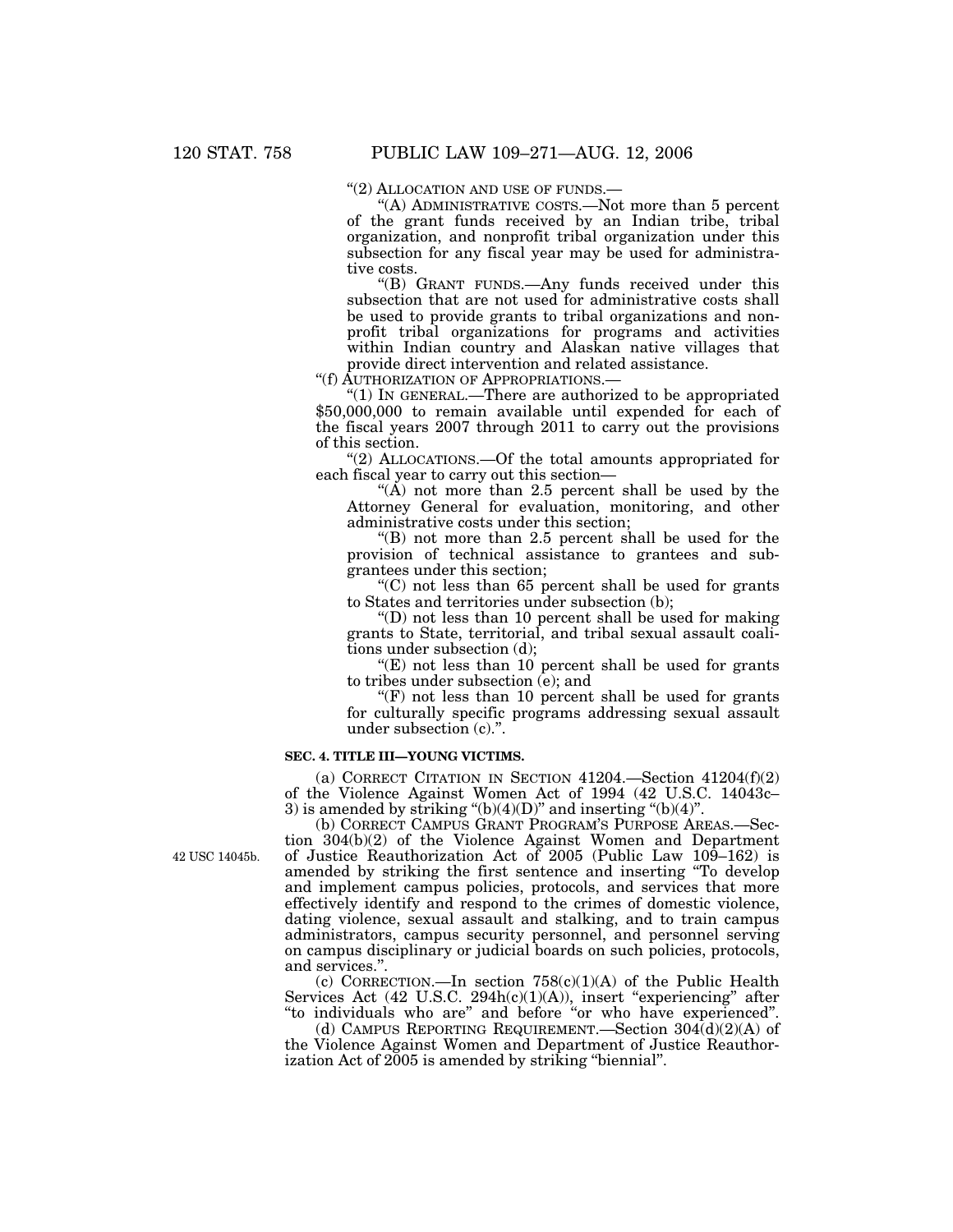(a) AMENDMENTS TO COLLABORATIVE GRANT PROGRAM.—Section 41404 of the Violence Against Women Act of 1994 (as added by Public Law 109–162; 119 Stat. 3033) is amended—

 $(1)$  in subsection  $(a)(1)$  by striking "of Children" and inserting ''for Children''; and

 $(2)$  in subsection  $(d)$ —

(A) in paragraph (1)—

(i) in the heading, by striking "(1) IN GENERAL.—<br>"; and

(ii) by adding at the end ''Such activities, services, or programs—

(B) in paragraph (2), by striking "(2) ACTIVITIES, SERVICES, PROGRAMS.—Such activities, services, or programs described in paragraph  $(1)$ " and inserting " $(1)$ "

(C) by redesignating paragraphs (3) through (5) as paragraphs (2) through (4), respectively; and

(D) in paragraph (3), as so redesignated, by striking ''paragraph (3)'' and inserting ''paragraph (2)''.

(b) TECHNICAL AMENDMENTS TO STEWART B. MCKINNEY HOME- LESS ASSISTANCE ACT.—Section 423(a)(8) of the Stewart B. McKinney Homeless Assistance Act (42 U.S.C. 11383(a)(8)) is amended—

(1) in the first sentence of subparagraph (A), by striking "subsection" and inserting "section"; and

 $(2)$  in subparagraph  $(B)(ii)$ , by striking "or 'victim service providers'".

(c) TECHNICAL AMENDMENT TO VIOLENCE AGAINST WOMEN ACT OF 2005.—Section 606 of the Violence Against Women Act of 2005 (Public Law 104–162; 119 Stat. 3041) is amended in the heading by striking ''**VOUCHER**''.

(d) SELECTION OF TENANTS.—Section 8(d)(1)(A) of the United States Housing Act of 1937 (42 U.S.C. 1437 $f(d)(1)(A)$ ) is amended to read as follows:

> ''(A) the selection of tenants shall be the function of the owner, subject to the annual contributions contract between the Secretary and the agency, except that with respect to the certificate and moderate rehabilitation programs only, for the purpose of selecting families to be assisted, the public housing agency may establish local preferences, consistent with the public housing agency plan submitted under section 5A  $(42 \text{ U.S.C. } 1437c-1)$  by the public housing agency and that an applicant or participant is or has been a victim of domestic violence, dating violence, or stalking is not an appropriate basis for denial of program assistance or for denial of admission if the applicant otherwise qualifies for assistance or admission;".

(e) TECHNICAL AMENDMENTS TO HOUSING ASSISTANCE PRO-GRAM.—Section 8 of the United States Housing Act of 1937 (42 U.S.C. 1437f) is amended—

(1) in subsection  $(c)(9)(C)$ , by striking clause (ii) and inserting the following:

''(ii) Notwithstanding clause (i) or any Federal, State, or local law to the contrary, an owner or manager may bifurcate a lease under this section, or remove a household member from a lease under this section, without regard to whether a household member is a signatory to a lease, in order to evict, remove, terminate

42 USC 14043e–3.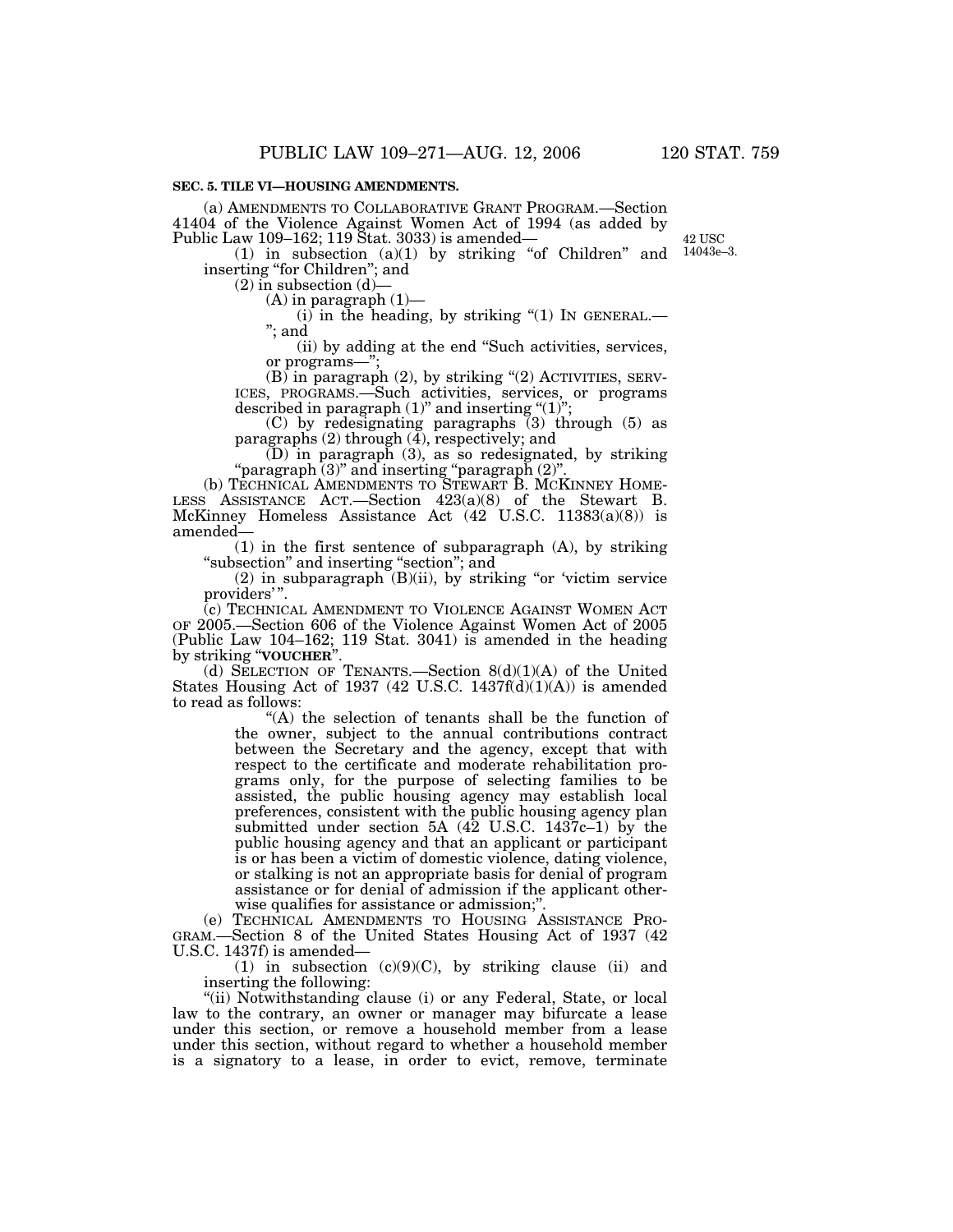occupancy rights, or terminate assistance to any individual who is a tenant or lawful occupant and who engages in criminal acts of physical violence against family members or others, without evicting, removing, terminating assistance to, or otherwise penalizing the victim of such violence who is also a tenant or lawful occupant. Such eviction, removal, termination of occupancy rights, or termination of assistance shall be effected in accordance with the procedures prescribed by Federal, State, and local law for the termination of leases or assistance under the relevant program of HUD-assisted housing.'';

(2) in subsection  $(d)(1)(B)(iii)$ , by striking subclause  $(II)$ and inserting the following:

''(II) Notwithstanding subclause (I) or any Federal, State, or local law to the contrary, a public housing agency may terminate assistance to, or an owner or manager may bifurcate a lease under this section, or remove a household member from a lease under this section, without regard to whether a household member is a signatory to a lease, in order to evict, remove, terminate occupancy rights, or terminate assistance to any individual who is a tenant or lawful occupant and who engages in criminal acts of physical violence against family members or others, without evicting, removing, terminating assistance to, or otherwise penalizing the victim of such violence who is also a tenant or lawful occupant. Such eviction, removal, termination of occupancy rights, or termination of assistance shall be effected in accordance with the procedures prescribed by Federal, State, and local law for the termination of leases or assistance under the relevant program of HUD-assisted housing.'

 $(3)$  in subsection  $(f)$ —

 $(A)$  in paragraph  $(9)$ , by striking "; and" and inserting a semicolon;

(B) in paragraph  $(10)(A)(i)$ , by striking "; and" and inserting "; or"; and

(C) in paragraph (11)(B), by striking ''blood and marriage'' and inserting ''blood or marriage'';

 $(4)$  in subsection  $(0)$ —

(A) in the second sentence of paragraph  $(6)(B)$ —

(i) by striking ''by'' after ''denial of program assistance'';

(ii) by striking ''for admission for'' and inserting ''for admission or''; and

(iii) by striking ''admission, and that nothing'' and inserting "admission. Nothing";

 $(B)$  in paragraph  $(7)(D)$ —

(i) by striking clause (ii) and inserting the following:

''(ii) LIMITATION.—Notwithstanding clause (i) or any Federal, State, or local law to the contrary, a public housing agency may terminate assistance to, or an owner or manager may bifurcate a lease under this section, or remove a household member from a lease under this section, without regard to whether a household member is a signatory to a lease, in order to evict, remove, terminate occupancy rights, or terminate assistance to any individual who is a tenant or lawful occupant and who engages in criminal acts of physical violence against family members or others,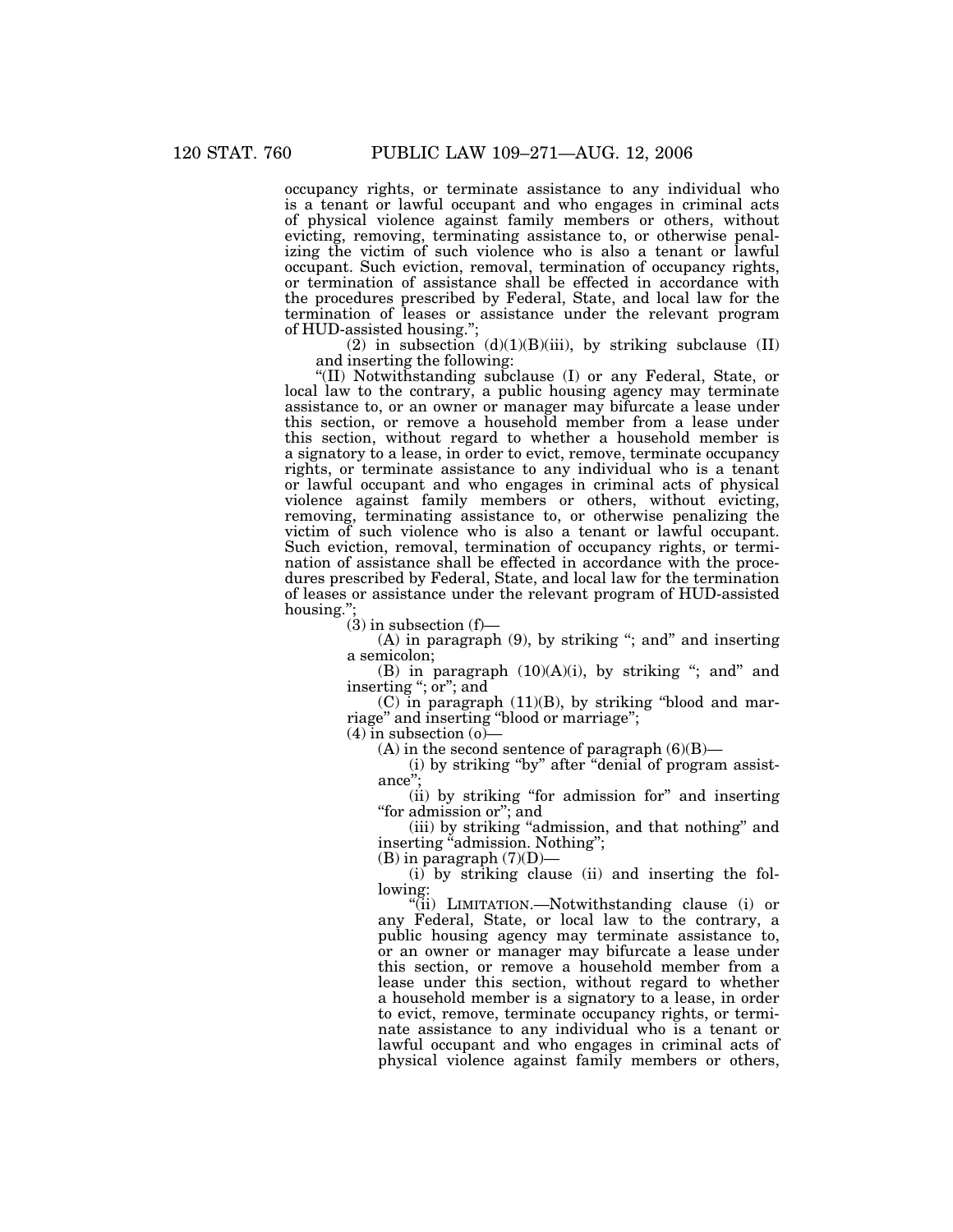without evicting, removing, terminating assistance to, or otherwise penalizing the victim of such violence who is also a tenant or lawful occupant. Such eviction, removal, termination of occupancy rights, or termination of assistance shall be effected in accordance with the procedures prescribed by Federal, State, and local law for the termination of leases or assistance under the relevant program of HUD-assisted housing."

(ii) in clause (iii), by striking "access to control" and inserting "access or control"; and

(iii) in clause (v), by striking ''terminate,'' and inserting "terminate"; and

 $(C)$  in paragraph  $(20)(D)(ii)$ , by striking "distribution" and inserting "distribution or"; and

 $(5)$  in subsection (ee) $(1)$ –

(A) in subparagraph (A), by striking ''the owner, manager, or public housing agency requests such certification'' and inserting ''the individual receives a request for such certification from the owner, manager, or public housing agency'';

(B) in subparagraph (B)—

(i) by striking ''the owner, manager, public housing agency, or assisted housing provider has requested such certification in writing'' and inserting ''the individual has received a request in writing for such certification for the owner, manager, or public housing agency'';

(ii) by striking ''manager, public housing'' and inserting ''manager or public housing'' each place that term appears; and

(iii) by striking ", or assisted housing provider" each place that term appears;

(C) in subparagraph  $(\overline{C})$ , by striking "sexual assault,"; (D) in subparagraph (D), by striking ''sexual assault,'';

and

 $(E)$  in subparagraph  $(E)$ —

(i) by striking ''manager, public housing'' and inserting ''manager or public housing'' each place that term appears; and

(ii) by striking ", or assisted housing provider" each place that term appears.

(f) TECHNICAL AMENDMENT TO SECTION 6 OF UNITED STATES HOUSING ACT OF 1937.—Section 6 of the United States Housing Act of 1937 (42 U.S.C. 1437d) is amended—

 $(1)$  in subsection  $(l)(6)$ , by striking subparagraph  $(B)$  and inserting the following: " $(B)$  notwithstanding subparagraph  $(A)$ or any Federal, State, or local law to the contrary, a public housing agency may bifurcate a lease under this section, or remove a household member from a lease under this section, without regard to whether a household member is a signatory to a lease, in order to evict, remove, terminate occupancy rights, or terminate assistance to any individual who is a tenant or lawful occupant and who engages in criminal acts of physical violence against family members or others, without evicting, removing, terminating assistance to, or otherwise penalizing the victim of such violence who is also a tenant or lawful occupant and such eviction, removal, termination of occupancy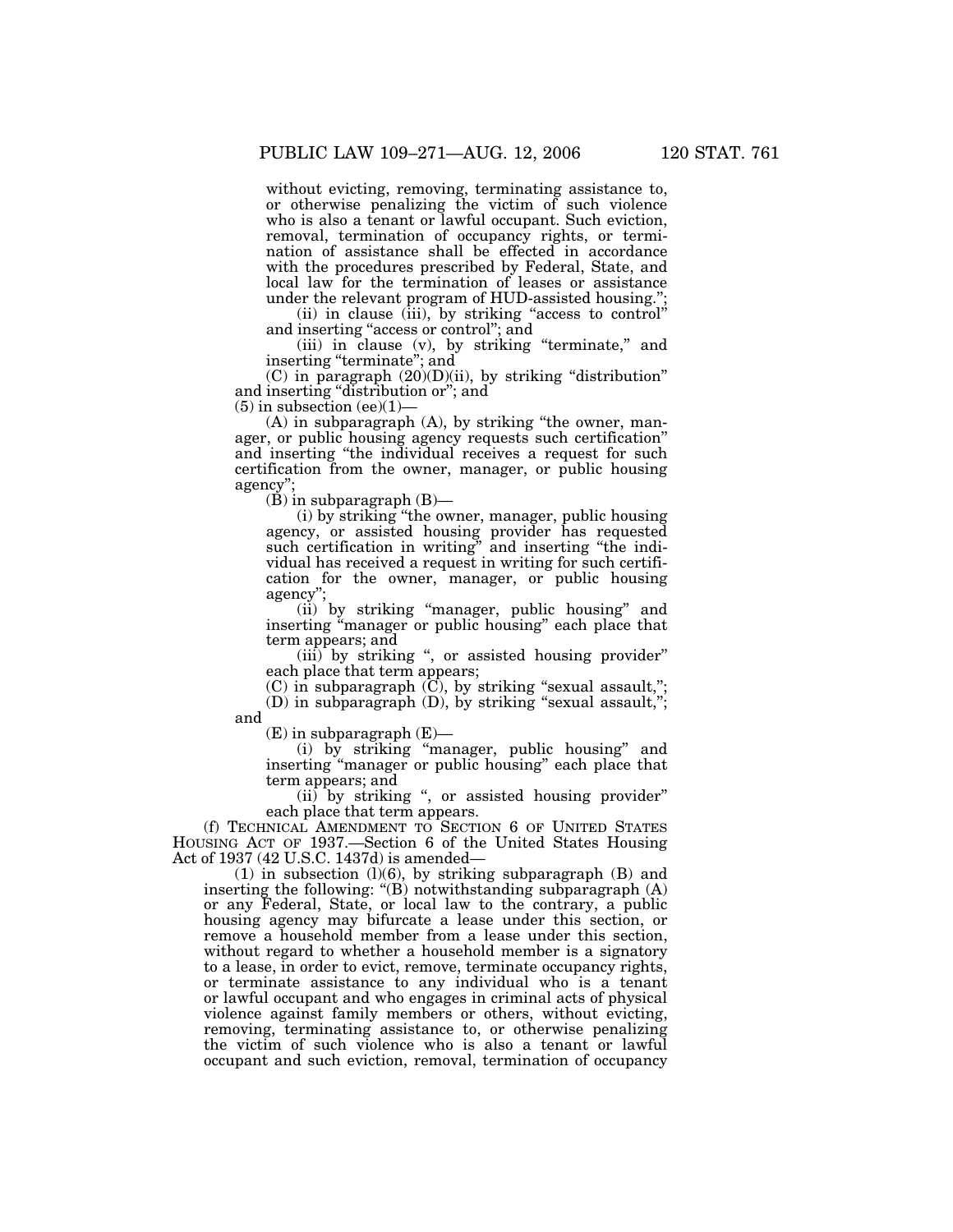rights, or termination of assistance shall be effected in accordance with the procedures prescribed by Federal, State, and local law for the termination of leases or assistance under the relevant program of HUD-assisted housing;''; and

 $(2)$  in subsection  $(u)$ 

 $(A)$  in paragraph  $(1)(A)$ , by striking "the public housing" agency requests such certification'' and inserting ''the individual receives a request for such certification from the public housing agency"

(B) in paragraph (1)(B), by striking ''the public housing agency has requested such certification in writing'' and inserting ''the individual has received a request in writing for such certification from the public housing agency''; and

 $(C)$  in paragraph  $(3)(D)(ii)$ , by striking "blood and marriage'' and inserting ''blood or marriage''.

### **SEC. 6. TITLE VIII—IMMIGRATION AND NATIONALITY ACT.**

(a) PETITIONS FOR IMMIGRANT STATUS.—Section  $204(a)(1)(D)(v)$ of the Immigration and Nationality Act (8 U.S.C. 1154(a)(1)(D)(v)) is amended by inserting "or  $(B)(iii)$ " after " $(A)(iv)$ ".

(b) INADMISSIBLE ALIENS.—Section 212 of such Act (8 U.S.C. 1182) is amended—

 $(1)$  in subsection  $(a)$ —

 $(A)$  in paragraph  $(4)(C)(i)$ —

 $(i)$  in subclause  $(II)$ , by striking ", or" at the end and inserting a semicolon; and

(ii) by adding at the end the following:

''(III) classification or status as a VAWA selfpetitioner; or'';

(B) in paragraph  $(6)(A)(ii)$ , by amending subclause (I) to read as follows:

"(I) the alien is a VAWA self-petitioner;"; and  $(C)$  in paragraph  $(9)(C)(ii)$ , by striking "the Attorney" General has consented" and all that follows through ''United States.'' and inserting the following: ''the Secretary of Homeland Security has consented to the alien's re-

applying for admission.

''(iii) WAIVER.—The Secretary of Homeland Security may waive the application of clause (i) in the case of an alien who is a VAWA self-petitioner if there is a connection between—

''(I) the alien's battering or subjection to extreme cruelty; and

''(II) the alien's removal, departure from the United States, reentry or reentries into the United States; or attempted reentry into the United States.'';

(2) in subsection  $(g)(1)$ , by amending subparagraph  $(C)$ to read as follows:

''(C) is a VAWA self-petitioner,'';

(3) in subsection  $(h)(1)$ , by amending subparagraph  $(C)$ to read as follows:

''(C) the alien is a VAWA self-petitioner; and''; and  $(4)$  in subsection  $(i)(1)$ , by striking "an alien granted classification under clause (iii) or (iv) of section  $204(a)(1)(A)$  or clause (ii) or (iii) of section  $204(a)(1)(B)$ " and inserting "a VAWA selfpetitioner''.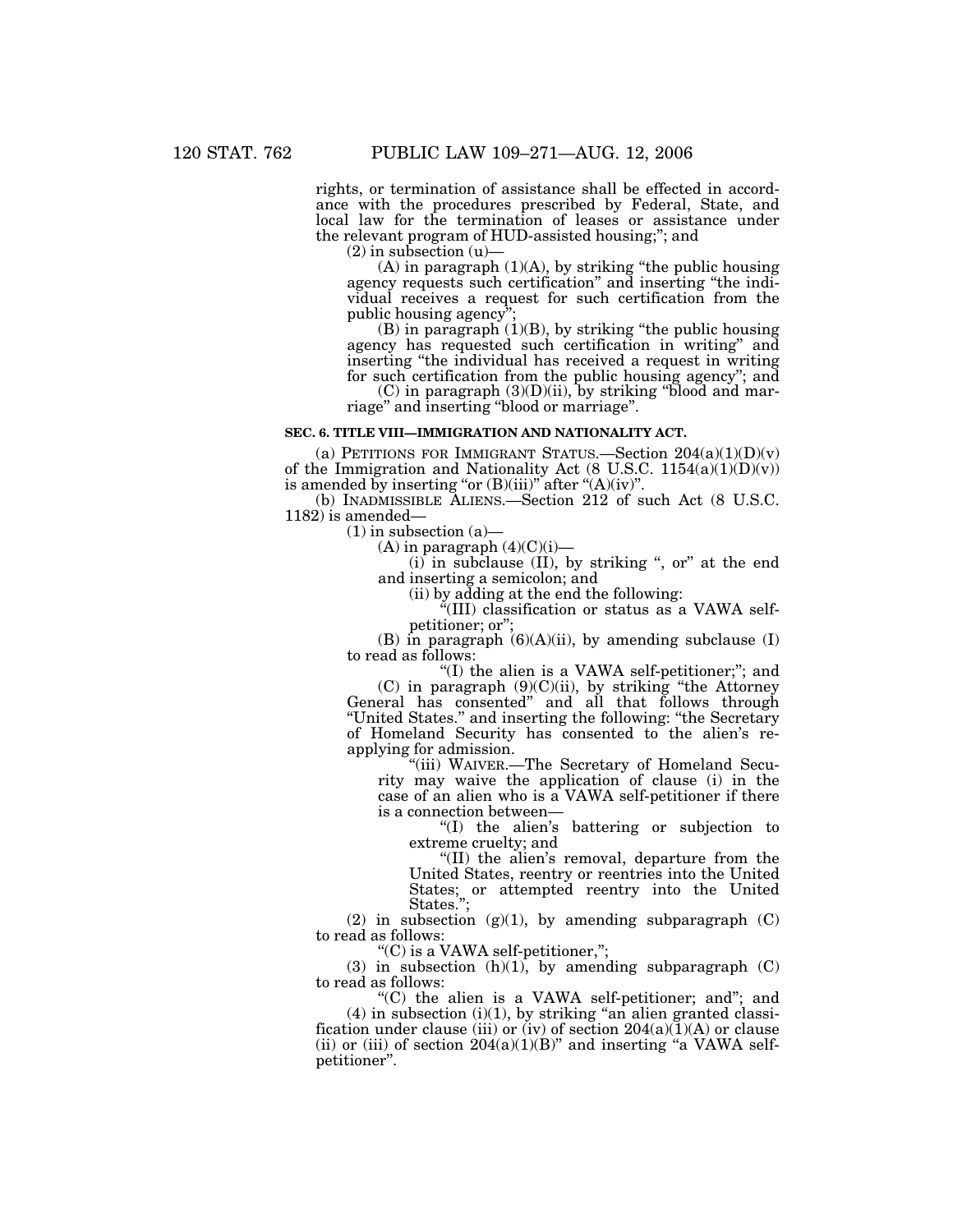(c) DEPORTABLE ALIENS.—Section  $237(a)(1)(H)(ii)$  of such Act  $(8 \text{ U.S.C. } 1227(a)(1)(H)(ii))$  is amended to read as follows:

''(ii) is a VAWA self-petitioner.''.

(d) REMOVAL.—Section  $239(e)(\bar{2})(B)$  of such Act (8 U.S.C.  $1229(e)(2)(B)$  is amended by striking "(V)" and inserting "(U)".

(e) CANCELLATION OF REMOVAL.—Section 240A(b)(4)(B) of such Act  $(8 \text{ U.S.C. } 1229b(b)(4)(B))$  is amended by striking "they were applications filed under section  $204(a)(1)(A)(iii)$ ,  $(A)(iv)$ ,  $(B)(ii)$ , or  $(B)(iii)$  for purposes of section 245 (a) and (c)." and inserting "the applicants were VAWA self-petitioners.''.

(f) ADJUSTMENT OF STATUS.—Section 245 of such Act (8 U.S.C. 1255) is amended—

(1) in subsection (a), by striking ''under subparagraph  $(A)(iii)$ ,  $(A)(iv)$ ,  $(B)(ii)$ , or  $(B)(iii)$  of section  $204(a)(1)$  or" and inserting "as a VAWA self-petitioner"; and

(2) in subsection (c), by striking ''under subparagraph  $(A)(iii)$ ,  $(A)(iv)$ ,  $(A)(v)$ ,  $(A)(vi)$ ,  $(B)(ii)$ ,  $(B)(iii)$ , or  $(B)(iv)$  of section  $204(a)(1)$ " and inserting "as a VAWA self-petitioner".

(g) IMMIGRATION OFFICERS.—Section 287 of such Act (8 U.S.C. 1357) is amended by redesignating subsection (i) as subsection (h).

(h) PENALTIES FOR DISCLOSURE OF INFORMATION.—Section 384(a)(2) of the Illegal Immigration Reform and Immigrant Responsibility Act of 1996 (8 U.S.C. 1367(a)(2)) is amended by striking "clause (iii) or (iv)" and all that follows and inserting "paragraph"  $(15)(T)$ ,  $(15)(U)$ , or  $(51)$  of section  $101(a)$  of the Immigration and Nationality Act or section 240A(b)(2) of such Act.''.

#### **SEC. 7. TITLE IX—INDIAN WOMEN.**

(a) OMNIBUS CRIME CONTROL AND SAFE STREETS.—

(1) GRANTS TO COMBAT VIOLENT CRIMES AGAINST WOMEN.— Part T of the Omnibus Crime Control and Safe Streets Act of 1968 is amended—

(A) by redesignating the second section 2007 (42 U.S.C. 3796gg–10) (relating to grants to Indian tribal governments), as added by section 906 of the Violence Against Women and Department of Justice Reauthorization Act of 2005, as section 2015;

(B) by redesignating the second section 2008 (42 U.S.C. 3796gg–11) (relating to a tribal deputy), as added by section 907 of the Violence Against Women and Department of Justice Reauthorization Act of 2005, as section 2016; and

(C) by moving those sections so as to appear at the end of the part.

(2) STATE GRANT AMOUNTS.—Section 2007(b) of the Omnibus Crime Control and Safe Streets Act of 1968 (42 U.S.C. 3796gg–1(b)), as amended by section 906(b) of the Violence Against Women and Department of Justice Reauthorization Act of 2005, is amended by striking paragraph (1) and inserting the following:

"(1)  $10$  percent shall be available for grants under the program authorized by section 2015, which shall not otherwise be subject to the requirements of this part (other than section  $2008$ );

(3) GRANTS TO INDIAN TRIBAL GOVERNMENTS.—Section 2015 of the Omnibus Crime Control and Safe Streets Act of 1968, as added by section 906 of the Violence Against Women and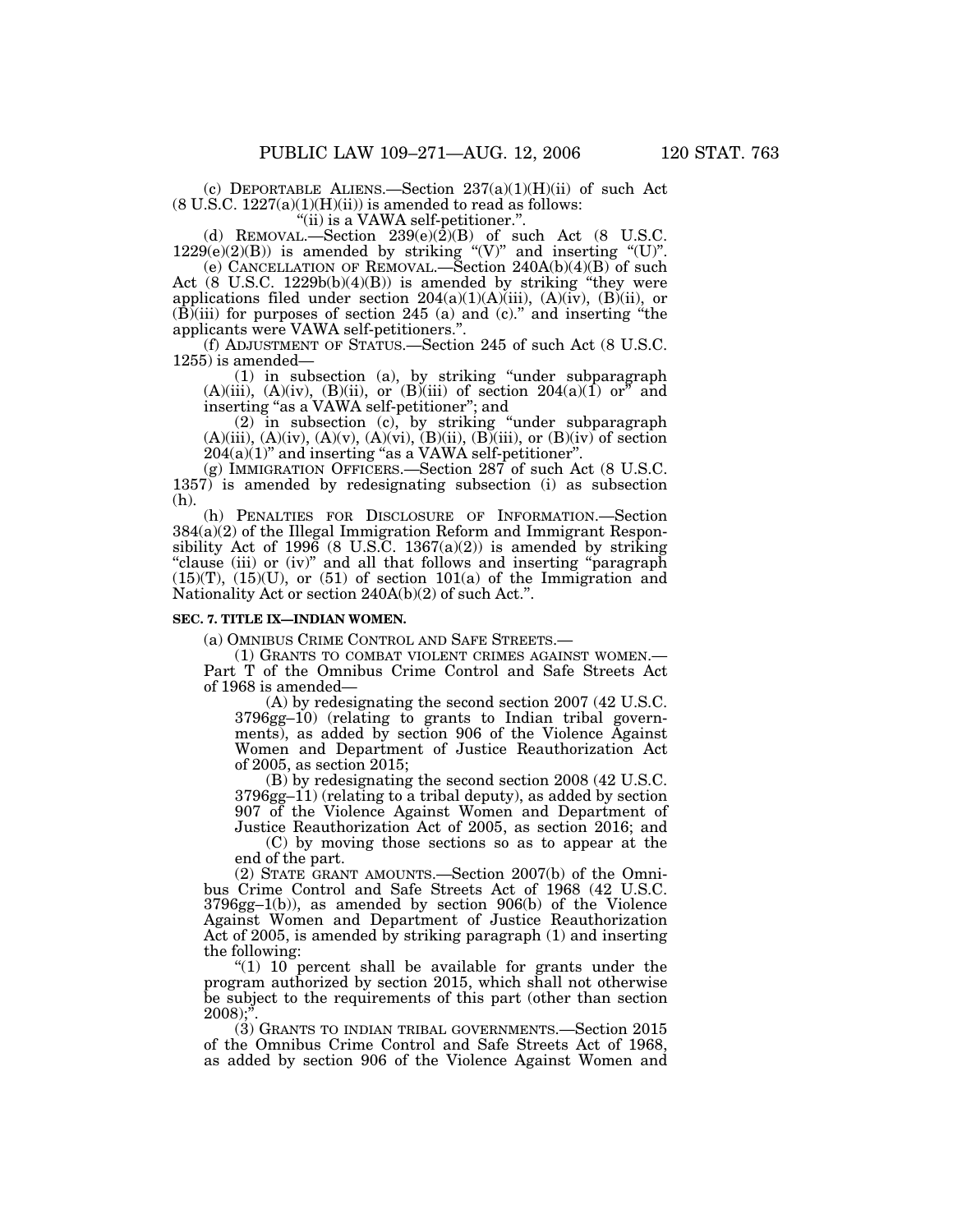42 USC 3796gg–10. Department of Justice Reauthorization Act of 2005 (as redesignated by paragraph  $(1)(A)$ , is amended—

 $(A)$  in subsection  $(a)$ —

(i) in the matter preceding paragraph (1), by striking ''and tribal organizations'' and inserting ''or authorized designees of Indian tribal governments'';

(ii) in paragraph  $(6)$ , by striking "and" at the end;

(iii) in paragraph (7), by striking the period at the end and inserting "; and"; and

(iv) by adding at the end the following:

''(8) provide legal assistance necessary to provide effective aid to victims of domestic violence, dating violence, stalking, or sexual assault who are seeking relief in legal matters arising as a consequence of that abuse or violence, at minimal or no cost to the victims.''; and

(B) by striking subsection (c).

(4) TRIBAL DEPUTY RESPONSIBILITIES. Section  $2016(b)(1)(I)$ of the Omnibus Crime Control and Safe Streets Act of 1968 (as redesignated by paragraph  $(1)(B)$ ) is amended by inserting after ''technical assistance'' the following: ''that is developed and provided by entities having expertise in tribal law, customary practices, and Federal Indian law''.

(5) GRANTS TO ENCOURAGE ARREST POLICIES AND ENFORCE-MENT OF PROTECTION ORDERS.—Section 2101 of the Omnibus Crime Control and Safe Streets Act of 1968 (42 U.S.C. 3796hh) is amended by striking subsection (e) and inserting the following:

''(e) ALLOTMENT FOR INDIAN TRIBES.—

''(1) IN GENERAL.—Not less than 10 percent of the total amount available under this section for each fiscal year shall be available for grants under the program authorized by section 2015.

''(2) APPLICABILITY OF PART.—The requirements of this part shall not apply to funds allocated for the program described in paragraph  $(1)$ .".

(b) RURAL DOMESTIC VIOLENCE.—

(1) IN GENERAL.—Section 40295(d) of the Safe Homes for Women Act of 1994 (42 U.S.C. 13971(d)), as amended by section 306 of the Violence Against Women and Department of Justice Reauthorization Act of 2005, is amended by striking paragraph (1) and inserting the following:

"(1) ALLOTMENT FOR INDIAN TRIBES.-

''(A) IN GENERAL.—Not less than 10 percent of the total amount available under this section for each fiscal year shall be available for grants under the program authorized by section 2015 of the Omnibus Crime Control and Safe Streets Act of 1968 (42 U.S.C. 3796gg–10).

''(B) APPLICABILITY OF PART.—The requirements of this section shall not apply to funds allocated for the program described in subparagraph (A).''.

(2) CONFORMING AMENDMENT.—Section 906 of the Violence Against Women and Department of Justice Reauthorization Act of 2005 is amended by—

(A) striking subsection (d); and

(B) redesignating subsections (e) through (g) as subsections (d) through  $(\bar{f})$ , respectively.

(c) VIOLENCE AGAINST WOMEN ACT OF 1994.—

42 USC 3796gg–11.

42 USC 3796gg–6, 10420, 13975. 42 USC 13971.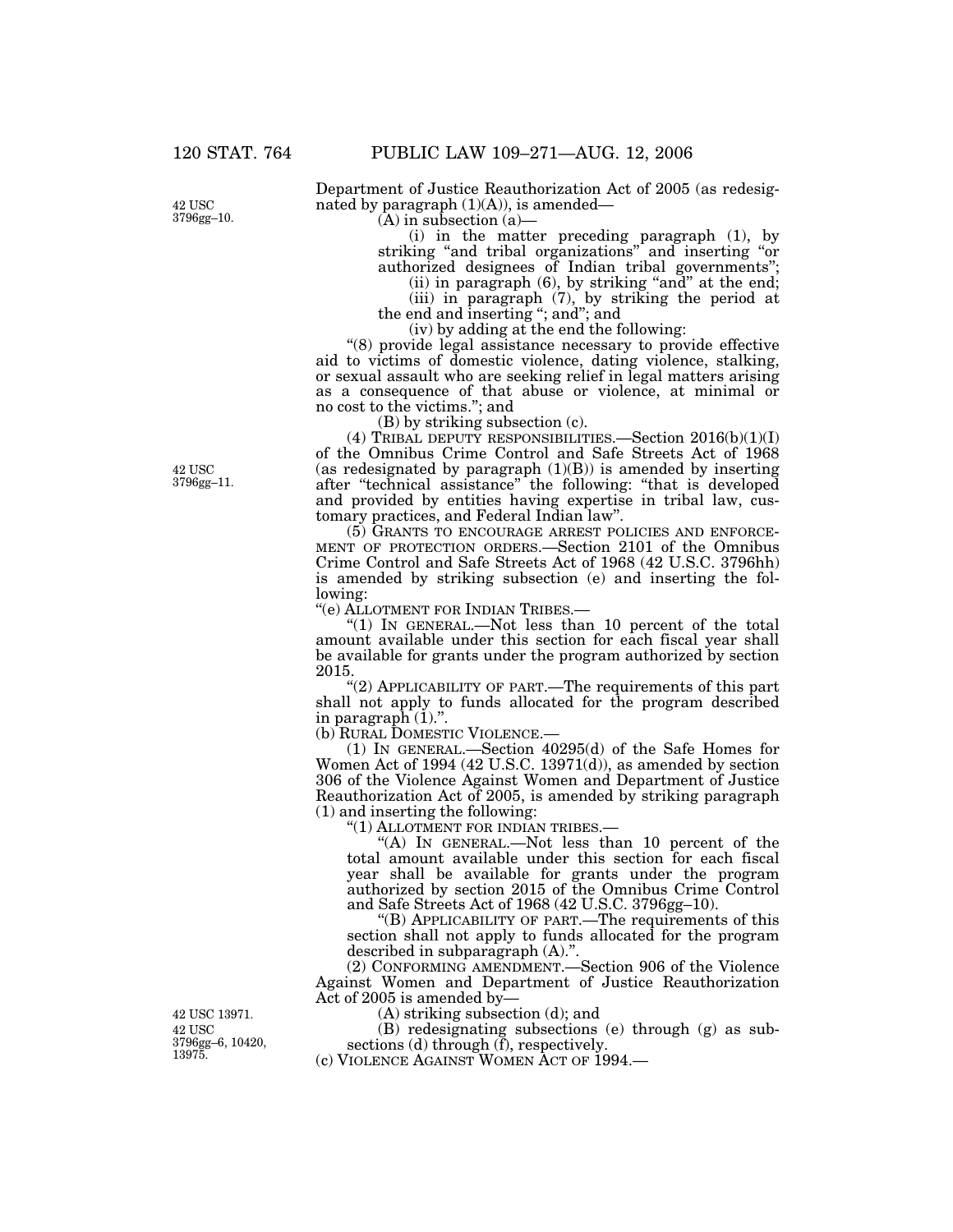(1) TRANSITIONAL HOUSING ASSISTANCE.—Section 40299(g) of the Violence Against Women Act of 1994 (42 U.S.C. 13975(g)), as amended by sections 602 and 906 of the Violence Against Women and Department of Justice Reauthorization Act of 2005, is amended—

 $(A)$  in paragraph  $(3)(C)$ , by striking clause (i) and inserting the following:<br>"(i) INDIAN TRIBES.—

"(I) IN GENERAL.—Not less than 10 percent of the total amount available under this section for each fiscal year shall be available for grants under the program authorized by section 2015 of the Omnibus Crime Control and Safe Streets Act of 1968 (42 U.S.C. 3796gg–10).

''(II) APPLICABILITY OF PART.—The requirements of this section shall not apply to funds allocated for the program described in subclause (I).''; and

(B) by striking paragraph (4).

(2) COURT TRAINING AND IMPROVEMENTS.—Section 41006 of the Violence Against Women Act of 1994 (42 U.S.C. 14043a– 3), as added by section 105 of the Violence Against Women and Department of Justice Reauthorization Act of 2005, is amended by striking subsection (c) and inserting the following: "(c) SET ASIDE.-

"(1) In GENERAL.—Not less than 10 percent of the total amount available under this section for each fiscal year shall be available for grants under the program authorized by section 2015 of the Omnibus Crime Control and Safe Streets Act of 1968 (42 U.S.C. 3796gg–10).

"(2) APPLICABILITY OF PART.—The requirements of this section shall not apply to funds allocated for the program described in paragraph  $(1)$ ."

(d) VIOLENCE AGAINST WOMEN ACT OF 2000.—

(1) LEGAL ASSISTANCE FOR VICTIMS.—Section 1201(f) of the Violence Against Women Act of 2000 (42 U.S.C. 3796gg–6(f)), as amended by sections 103 and 906 of the Violence Against Women and Department of Justice Reauthorization Act of 2005, is amended—

(A) in paragraph (2)—

(i) in subparagraph (A), by striking ''10 percent'' and inserting "3 percent";

(ii) by redesignating subparagraph (B) as subparagraph (C); and

(iii) by inserting after subparagraph (A) the following:

''(B) TRIBAL GOVERNMENT PROGRAM.—

''(i) IN GENERAL.—Not less than 7 percent of the total amount available under this section for each fiscal year shall be available for grants under the program authorized by section 2015 of the Omnibus Crime Control and Safe Streets Act of 1968 (42 U.S.C. 3796gg– 10).

"(ii) APPLICABILITY OF PART.—The requirements of this section shall not apply to funds allocated for the program described in clause (i).''; and

 $(B)$  by striking paragraph  $(4)$ .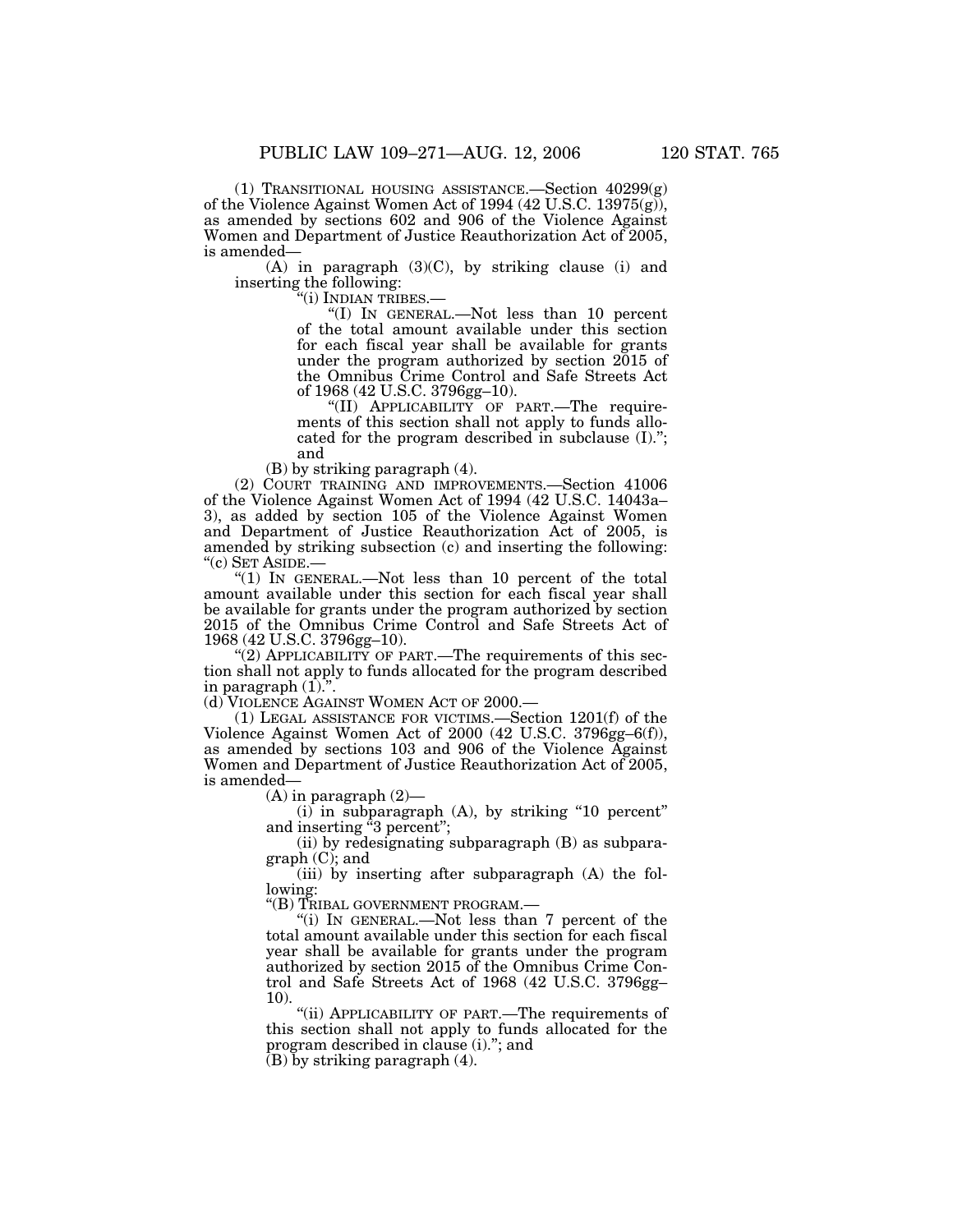(2) SAFE HAVENS FOR CHILDREN.—Section 1301 of the Violence Against Women Act of 2000 (42 U.S.C. 10420), as amended by sections 906 and 306 of the Violence Against Women and Department of Justice Reauthorization Act of 2005, is amended—

 $(A)$  in subsection  $(e)(2)$ —

(i) by striking subparagraph (A); and

(ii) by redesignating subparagraphs (B) and (C)

as subparagraphs  $(A)$  and  $(B)$ , respectively; and

(B) by striking subsection (f) and inserting the following:<br>"(f) ALLOTMENT FOR INDIAN TRIBES.-

" $(1)$  In GENERAL.—Not less than 10 percent of the total amount available under this section for each fiscal year shall be available for grants under the program authorized by section 2015 of the Omnibus Crime Control and Safe Streets Act of 1968 (42 U.S.C. 3796gg–10).

"(2) APPLICABILITY OF PART.—The requirements of this section shall not apply to funds allocated for the program described in paragraph  $(1)$ .".

### **SEC. 8. TITLE XI—DEPARTMENT OF JUSTICE.**

(a) ORGANIZED RETAIL THEFT.—Section 1105(a)(3) of the Violence Against Women and Department of Justice Reauthorization Act of 2005 (28 U.S.C. 509 note) is amended by striking ''The Attorney General through the Bureau of Justice Assistance in the Office of Justice may" and inserting "The Director of the Bureau of Justice Assistance of the Office of Justice Programs may''.

(b) FORMULAS AND REPORTING.—Sections 1134 and 1135 of the Violence Against Women and Department of Justice Reauthorization Act of 2005 (Public Law 109–162; 119 Stat. 3108), and the amendments made by such sections, are repealed.

(c) GRANTS FOR YOUNG WITNESS ASSISTANCE.—Section 1136(a) of the Violence Against Women and Department of Justice Reauthorization Act of 2005 (42 U.S.C. 3743(a)) is amended by striking ''The Attorney General, acting through the Bureau of Justice Assistance, may'' and inserting ''The Director of the Bureau of Justice Assistance of the Office of Justice Programs may''.

(d) USE OF FEDERAL TRAINING FACILITIES.—Section 1173 of the Violence Against Women and Department of Justice Reauthorization Act of 2005 (28 U.S.C. 530c note) is amended—

(1) in subsection (a), by inserting ''or for meals, lodging, or other expenses related to such internal training or conference meeting'' before the period; and

(2) in subsection (b), by striking ''that requires specific authorization'' and inserting ''authorized''.

(e) OFFICE OF AUDIT, ASSESSMENT, AND MANAGEMENT.—Part A of title I of the Omnibus Crime Control and Safe Streets Act of 1968 (42 U.S.C. 3711 et seq.) is amended by redesignating the section 105 titled ''**OFFICE OF AUDIT, ASSESSMENT, AND MANAGE- MENT**'' as section 109 and transferring such section to the end of such part A.

(f) COMMUNITY CAPACITY DEVELOPMENT OFFICE.—Section 106 of the Omnibus Crime Control and Safe Streets Act of 1968 (42 U.S.C. 3712e) is amended by striking "section 105(b)" each place such term appears and inserting "section 103(b)".

20 USC 1152; 42 USC 3796gg–1, 3796gg–3, 10420, 13975, 14039.

42 USC 3712d, 3712h.

Grants.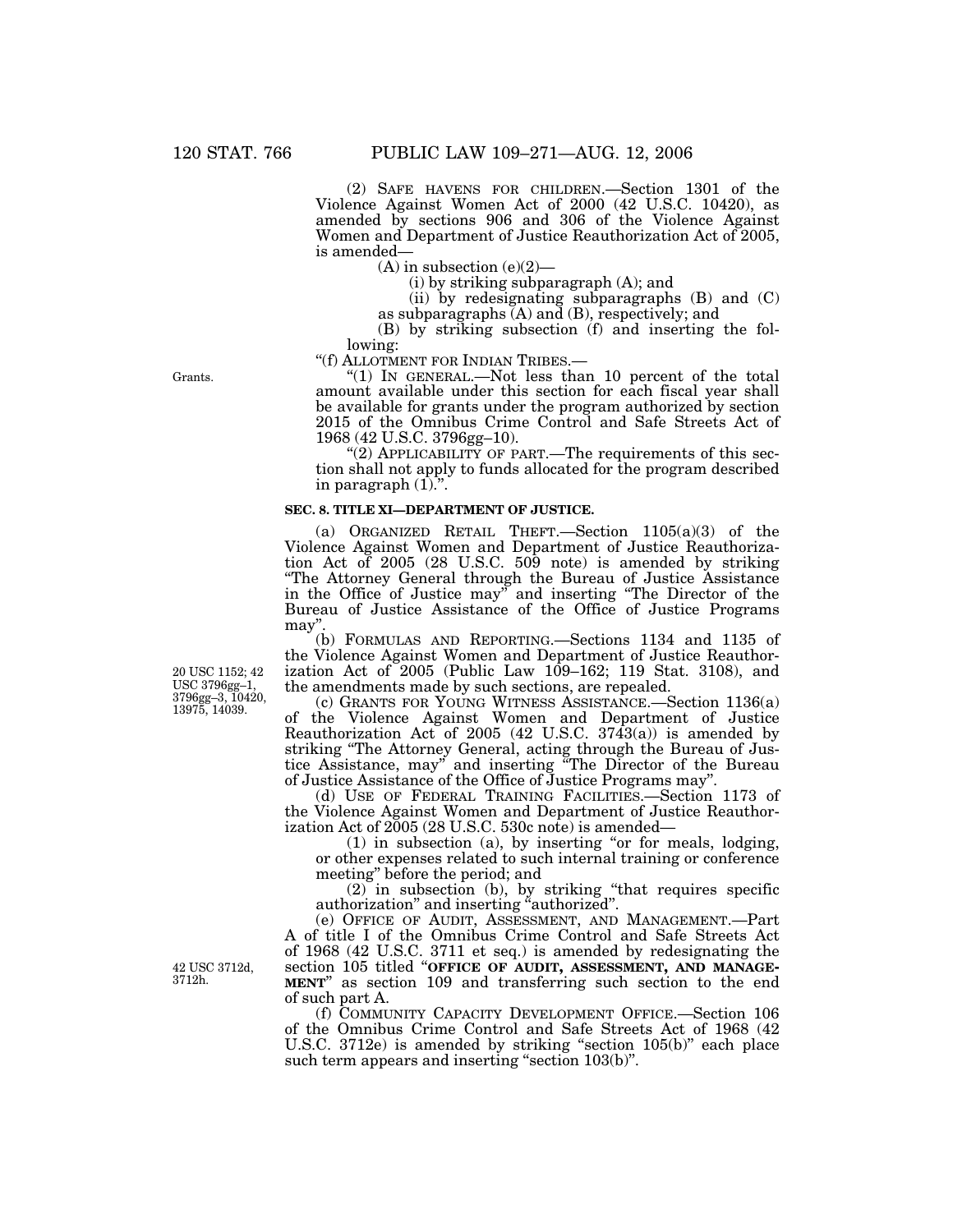(g) AVAILABILITY OF FUNDS.—Section 108(b) of the Omnibus Crime Control and Safe Streets Act of 1968 (42 U.S.C. 3712g(b)) is amended by striking "revert to the Treasury" and inserting ''be deobligated''.

(h) DELETION OF DUPLICATIVE REFERENCE TO TRIBAL GOVERN-MENTS.—Section 501(b) of the Omnibus Crime Control and Safe Streets Act of 1968 (42 U.S.C. 3751(b) is amended—

 $(1)$  in paragraph  $(1)$ , by inserting "or" after the semicolon;  $(2)$  in paragraph  $(2)$ , by striking "; or" and inserting a period; and

(3) by striking paragraph (3).

(i) APPLICATIONS FOR BYRNE GRANTS.—Section 502 of the Omnibus Crime Control and Safe Streets Act of 1968 (42 U.S.C. 3752) is amended in the matter preceding paragraph (1), by striking ''90 days'' and inserting ''120 days''.

(j) MATCHING GRANT PROGRAM FOR SCHOOL SECURITY.—Part AA of title I of the Omnibus Crime Control and Safe Streets Act of 1968 (42 U.S.C. 3797a et seq.) is amended—

(1) in section 2701(a), by striking ''The Attorney General, acting through the Office of Community Oriented Policing Services,'' and inserting ''The Director of the Office of Community Oriented Policing Services (in this section referred to as the 'Director')''; and

(2) by striking ''Attorney General'' each place such term appears and inserting ''Director''.

(k) FUNDING.—Section 1101 of the Violence Against Women and Department of Justice Reauthorization Act of 2005 (Public Law  $109-162$ ) is amended—

(1) in paragraph (8), by striking ''\$800,255,000'' and inserting "\$809,372,000"

(2) in paragraph (11), by striking ''\$923,613,000'' and inserting ''\$935,817,000'';

 $(3)$  in paragraph  $(12)$ , by striking "\$8,000,000" and inserting ''\$10,000,000''; and

 $(4)$  in paragraph  $(14)$ , by striking "\$1,270,000" and inserting  $" $1,303,000"$ .

(l) DRUG COURTS TECHNICAL ASSISTANCE AND TRAINING.—Section 2957(b) of the Omnibus Crime Control and Safe Streets Act of 1968 (42 U.S.C. 3797u–6(b)) is amended by striking ''Community Capacity Development Office'' each place such term appears and inserting ''Bureau of Justice Assistance''.

(m) AIMEE'S LAW.—Section 2001(e)(1) of division C of Public Law 106–386 (42 U.S.C. 13713( $e$ )(1)) is amended by striking "section 506 of the Omnibus Crime Control and Safe Streets Act of 1968'' and inserting ''section 505 of the Omnibus Crime Control and Safe Streets Act of 1968''.

(n) EFFECTIVE DATES.—

 $(1)$  OFFICE OF WEED AND FEED STRATEGIES.—Section  $1121(c)$ of the Violence Against Women and Department of Justice Reauthorization Act of 2005 (42 U.S.C. 3712a note) is amended by striking ''90 days after the date of the enactment of this Act" and inserting "with respect to appropriations for fiscal year 2007 and for each fiscal year thereafter''.

(2) SUBSTANCE ABUSE TREATMENT.—

(A) IN GENERAL.—Chapter 4 of subtitle B of title XI of the Violence Against Women and Department of Justice

119 Stat. 1086.

42 USC 3797a–3797c.

42 USC 3797a.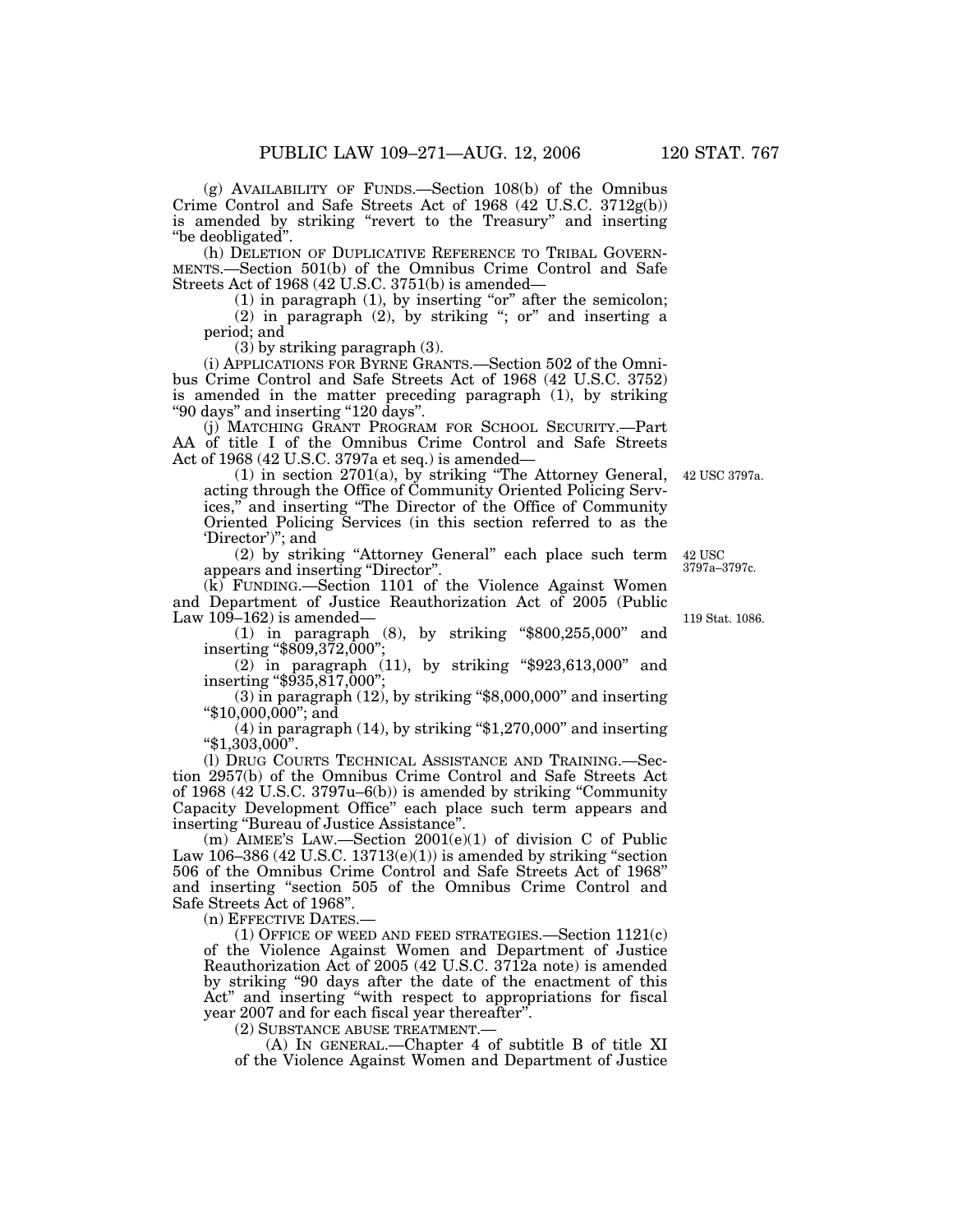119 Stat. 3110.

Reauthorization Act of 2005 (Public Law 109–162; 3110) is amended by adding at the end the following:

### **''SEC. 1147. EFFECTIVE DATE.**

The amendments made by sections 1144 and 1145 shall take effect on October 1, 2006.''.

(B) CONFORMING AMENDMENT.—The table of contents in section 2 of the Violence Against Women and Department of Justice Reauthorization Act of 2005 (Public Law 106–162; 119 Stat. 2960) is amended by inserting after the item relating to section 1146 the following:

''Sec. 1147. Effective date.''.

(3) OFFICE OF AUDIT, ASSESSMENT, AND MANAGEMENT.— Section 1158(b) of the Violence Against Women and Department of Justice Reauthorization Act of 2005 (42 U.S.C. 3712d note) is amended to read as follows:

''(b) EFFECTIVE DATE.—

''(1) IN GENERAL.—Except as provided in paragraph (2), section 109 of the Omnibus Crime Control and Safe Streets Act of 1968 (42 U.S.C. 3712d) shall take effect on April 5, 2006.

''(2) CERTAIN PROVISIONS.—Subsections (c), (d), and (e) of section 109 of the Omnibus Crime Control and Safe Streets Act of 1968 (42 U.S.C. 3712d) shall take effect on October 1, 2006.''.

(4) OFFICE OF APPLIED LAW ENFORCEMENT TECHNOLOGY.—

(A) IN GENERAL.—Section 1160(b) of the Violence Against Women and Department of Justice Reauthorization Act of 2005 (42 U.S.C. 3712f note) is amended by striking ''90 days after the date of the enactment of this Act'' and inserting "on October 1, 2006".

(B) AVAILABILITY OF FUNDS.—Section 1161(b) of the Violence Against Women and Department of Justice Reauthorization Act of 2005 (42 U.S.C. 3712g note) is amended by striking ''90 days after the date of the enactment of this Act" and inserting "on October 1, 2006".

(5) EVIDENCE-BASED APPROACHES.—Section 1168 of the Violence Against Women and Department of Justice Reauthorization Act of 2005 (Public Law 109–162; 119 Stat. 3122) is amended—

(A) by striking ''Section 1802'' and inserting the following:

''(a) IN GENERAL.—Section 1802''; and

(B) by adding at the end the following:

''(b) EFFECTIVE DATE.—The amendments made by this section shall take effect on October 1, 2006.''.

(6) STATE CRIMINAL ALIEN ASSISTANCE PROGRAM.—Section 1196 of the Violence Against Women and Department of Justice Reauthorization Act of 2005 (Public Law 109–162; 119 Stat. 8 USC 1231 note. 3130) is amended by adding at the end the following:

42 USC 3796ee–2.

note.

42 USC 3796ee–2